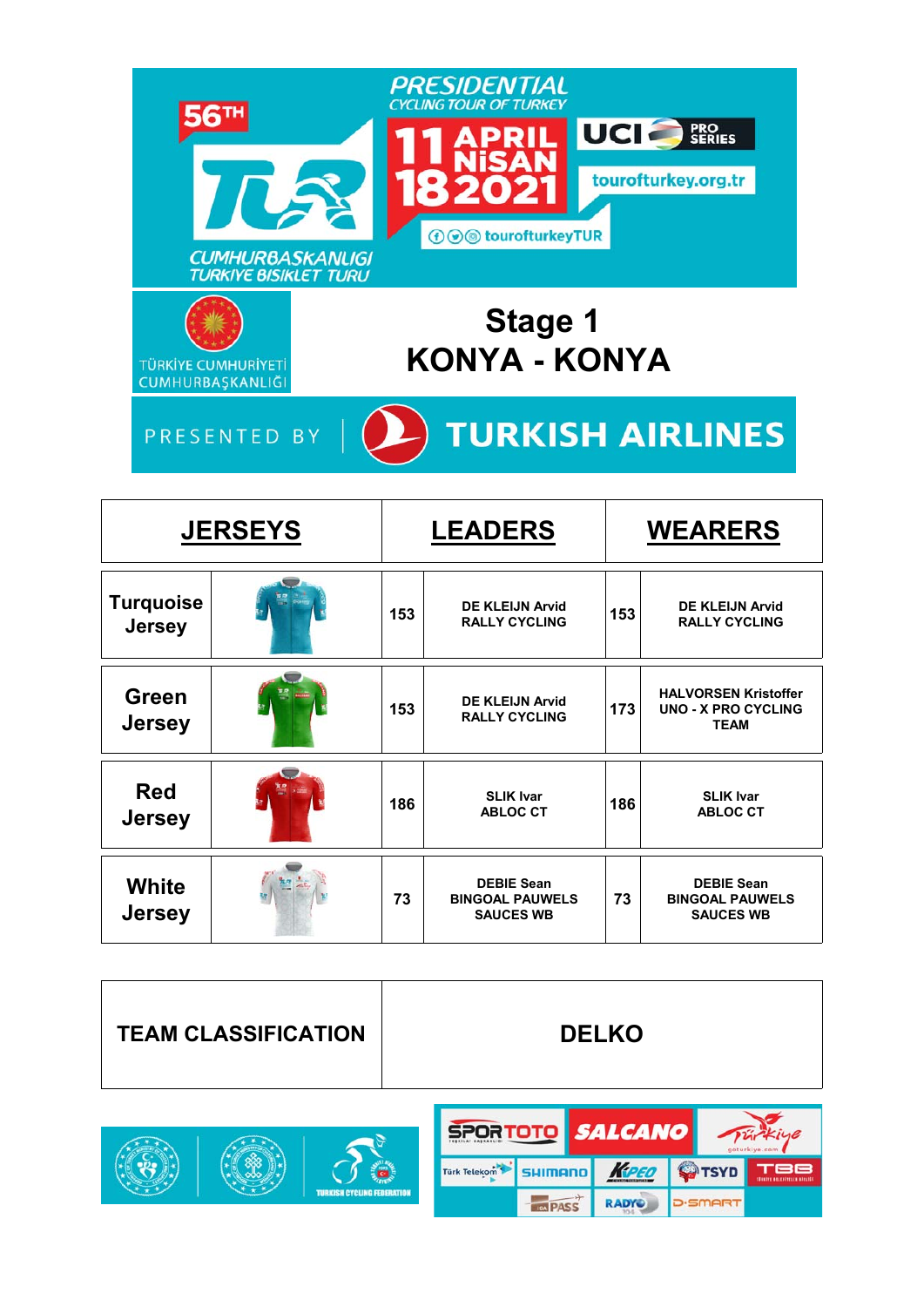

# **CLASSEMENT DE L'ETAPE STAGE CLASSIFICATION**

KONYA - KONYA



**Distance :** 72.4 km **Moyenne - Average :** 45.423km/h

**Etape - Stage :** 1

**Date :** 11/04/2021

**Organisateur - Organiser :** TURKISH CYCLING FEDERATION

**Epreuve - Race :** 56th PRESIDENTIAL CYCLING TOUR OF TURKEY

| Rang<br>Rank | Dos.<br><b>Bib</b> | UCI ID      | <b>NOM Prénom</b><br>Last name First Name | Equipe<br>Team                 | Nat.<br>Nat. | Temps<br>Time | Ecart<br>Gap | Bonif.<br>Bon. | Pen. |
|--------------|--------------------|-------------|-------------------------------------------|--------------------------------|--------------|---------------|--------------|----------------|------|
| 1            | 153                | 10009817693 | DE KLEIJN Arvid                           | <b>RALLY CYCLING</b>           | <b>NED</b>   | 01h35'38"     |              | 10"            |      |
| 2            | 173                | 10010023316 | <b>HALVORSEN Kristoffer</b>               | UNO - X PRO CYCLING TEAM       | <b>NOR</b>   | 01h35'38"     |              | 6"             |      |
| 3            | 101                | 10009431515 | <b>BARBIER Pierre</b>                     | <b>DELKO</b>                   | <b>FRA</b>   | 01h35'38"     |              | 4"             |      |
| 4            | 12                 | 10003292324 | <b>CAVENDISH Mark</b>                     | DECEUNINCK - QUICK-STEP        | GBR          | 01h35'38"     |              |                |      |
| 5            | 31                 | 10014827543 | <b>PHILIPSEN Jasper</b>                   | ALPECIN-FENIX                  | <b>BEL</b>   | 01h35'38"     |              |                |      |
| 6            | 22                 | 10002214311 | <b>GREIPEL André</b>                      | <b>ISRAEL START-UP NATION</b>  | <b>GER</b>   | 01h35'38"     |              |                |      |
| 7            | 62                 | 10014704978 | <b>LONARDI</b> Giovanni                   | <b>BARDIANI CSF FAIZANE</b>    | ITA          | 01h35'38"     |              |                |      |
| 8            | 116                | 10003073062 | <b>BELLETTI Manuel</b>                    | EOLO-KOMETA CYCLING TEA        | ITA          | 01h35'38"     |              |                |      |
| 9            | 83                 | 10015391153 | PEÑALVER ANIORTE Manuel                   | <b>BURGOS-BH</b>               | <b>ESP</b>   | 01h35'38"     |              |                |      |
| 10           | 103                | 10006875159 | <b>GROSU Eduard-Michael</b>               | <b>DELKO</b>                   | ROU          | 01h35'38"     |              |                |      |
| 11           | 137                | 10051354511 | LOBATO DEL VALLE Juan Jose                | EUSKALTEL - EUSKADI            | <b>ESP</b>   | 01h35'38"     |              |                |      |
| 12           | 184                | 10014921210 | <b>PLUTO Martin</b>                       | ABLOC CT                       | LAT          | 01h35'38"     |              |                |      |
| 13           | 234                | 10036201693 | <b>KULBE Lars</b>                         | TEAM SKS SAUERLAND NRW         | <b>GER</b>   | 01h35'38"     |              |                |      |
| 14           | 162                | 10005660336 | <b>PERON</b> Andrea                       | TEAM NOVO NORDISK              | ITA          | 01h35'38"     |              |                |      |
| 15           | 175                | 10015603745 | WÆRENSKJOLD Søren                         | UNO - X PRO CYCLING TEAM       | NOR.         | 01h35'38"     |              |                |      |
| 16           | 71                 | 10010957546 | ANIOLKOWSKI Stanislaw                     | <b>BINGOAL PAUWELS SAUCES</b>  | <b>POL</b>   | 01h35'38"     |              |                |      |
| 17           | 4                  | 10036105101 | <b>BRUSSENSKIY Gleb</b>                   | ASTANA - PREMIER TECH          | KAZ          | 01h35'38"     |              |                |      |
| 18           | 13                 | 10009230441 | <b>HODEG CHAGUI Alvaro Jose</b>           | DECEUNINCK - QUICK-STEP        | COL          | 01h35'38"     |              |                |      |
| 19           | 117                | 10008672891 | <b>FRAPPORTI Mattia</b>                   | EOLO-KOMETA CYCLING TEA        | ITA          | 01h35'38"     |              |                |      |
| 20           | 214                | 10008705227 | STASH Mamyr                               | SPOR TOTO CYCLING TEAM         | <b>RUS</b>   | 01h35'38"     |              |                |      |
| 21           | 41                 | 10007744220 | <b>MALUCELLI Matteo</b>                   | ANDRONI GIOCATTOLI - SIDE      | <b>ITA</b>   | 01h35'38"     |              |                |      |
| 22           | 246                | 10009353612 | <b>GRANIGAN Noah</b>                      | WILDLIFE GENERATION PRO        | USA          | 01h35'38"     |              |                |      |
| 23           | 205                | 10006599216 | <b>BOUGLAS Georgios</b>                   | SALCANO SAKARYA BB             | GRE          | 01h35'38"     |              |                |      |
| 24           | 3                  | 10009816077 | <b>GIDICH Yevgeniy</b>                    | ASTANA - PREMIER TECH          | KAZ          | 01h35'38"     |              |                |      |
| 25           | 187                | 10015439249 | <b>WEULINK Meindert</b>                   | ABLOC CT                       | <b>NED</b>   | 01h35'38"     |              |                |      |
| 26           | 185                | 10022872984 | DEL GROSSO Bodi                           | ABLOC CT                       | <b>NED</b>   | 01h35'38"     |              |                |      |
| 27           | 242                | 10006893044 | <b>CASTILLO SOTO Ulises Alfredo</b>       | WILDLIFE GENERATION PRO        | <b>MEX</b>   | 01h35'38"     |              |                |      |
| 28           | 221                | 10007508790 | <b>ORKEN Ahmet</b>                        | TEAM SAPURA CYCLING            | <b>TUR</b>   | 01h35'38"     |              |                |      |
| 29           | 77                 | 10015338714 | <b>VERCAMST Wesley</b>                    | <b>BINGOAL PAUWELS SAUCES</b>  | <b>BEL</b>   | 01h35'38"     |              |                |      |
| 30           | 245                | 10012493479 | <b>HOEHN Alex</b>                         | <b>WILDLIFE GENERATION PRO</b> | USA          | 01h35'38"     |              |                |      |
| 31           | 44                 | 10007822729 | <b>RUMAC Josip</b>                        | ANDRONI GIOCATTOLI - SIDE      | <b>CRO</b>   | 01h35'38"     |              |                |      |
| 32           | 157                | 10016094506 | <b>ZUKOWSKY Nickolas</b>                  | RALLY CYCLING                  | CAN          | 01h35'38"     |              |                |      |
| 33           | 123                | 10014587063 | SHAUCHENKA Siarhei                        | MINSK CYCLING CLUB             | <b>BLR</b>   | 01h35'38"     |              |                |      |
| 34           | 84                 | 10009416357 | <b>SMIT Willem Jakobus</b>                | BURGOS-BH                      | RSA          | 01h35'38"     |              |                |      |
| 35           | 94                 | 10041823350 | GONZALEZ LOPEZ David                      | CAJA RURAL-SEGUROS RGA         | <b>ESP</b>   | 01h35'38"     |              |                |      |
| 36           | $\overline{7}$     | 10006895569 | ZAKHAROV Artyom                           | <b>ASTANA - PREMIER TECH</b>   | KAZ          | 01h35'38"     |              |                |      |
| 37           | 161                | 10003214724 | <b>KUSZTOR Péter</b>                      | TEAM NOVO NORDISK              | <b>HUN</b>   | 01h35'38"     |              |                |      |
| 38           | $\mathbf{1}$       | 10008855171 | <b>KUDUS Merhawi</b>                      | ASTANA - PREMIER TECH          | ERI          | 01h35'38"     |              |                |      |
| 39           | 72                 | 10014218463 | CASTRIQUE Jonas                           | <b>BINGOAL PAUWELS SAUCES</b>  | <b>BEL</b>   | 01h35'38"     |              |                |      |
| 40           | 193                | 10010779310 | ODA Hijiri                                | NIPPO-PROVENCE-PTS CON         | <b>JPN</b>   | 01h35'38"     |              |                |      |
| 41           | 6                  | 10010041100 | STALNOV Nikita                            | <b>ASTANA - PREMIER TECH</b>   | KAZ          | 01h35'38"     |              |                |      |
| 42           | 107                | 10043045045 | DIAZ GALLEGO Jose Manuel                  | <b>DELKO</b>                   | <b>ESP</b>   | 01h35'38"     |              |                |      |
| 43           | 231                | 10036495424 | <b>MUNSTERMANN Per Christian</b>          | TEAM SKS SAUERLAND NRW         | GER          | 01h35'38"     |              |                |      |
| 44           | 11                 | 10005506651 | <b>ARCHBOLD Shane</b>                     | DECEUNINCK - QUICK-STEP        | <b>NZL</b>   | 01h35'38"     |              |                |      |
| 45           | 196                | 10036179869 | <b>CALVIN Dik</b>                         | NIPPO-PROVENCE-PTS CON         | <b>GER</b>   | 01h35'38"     |              |                |      |
| 46           | 115                | 10006878795 | <b>WACKERMANN Luca</b>                    | EOLO-KOMETA CYCLING TEA        | ITA          | 01h35'38"     |              |                |      |
| 47           | 134                | 10007177879 | GOIKOETXEA GOIOGANA Peio                  | EUSKALTEL - EUSKADI            | <b>ESP</b>   | 01h35'38"     |              |                |      |
| 48           | 102                | 10011228136 | <b>BERTHET Clément</b>                    | <b>DELKO</b>                   | <b>FRA</b>   | 01h35'38"     |              |                |      |
| 49           | 95                 | 10039723908 | NICOLAU BELTRAN Joel                      | CAJA RURAL-SEGUROS RGA         | <b>ESP</b>   | 01h35'38"     |              |                |      |

**Copyright © F2Concept - 2021 - retrouvez ces classements sur www.votrecourse.com Lucas GRANDJEAN : +33.6.49.74.58.73 lucas@votrecourse.com**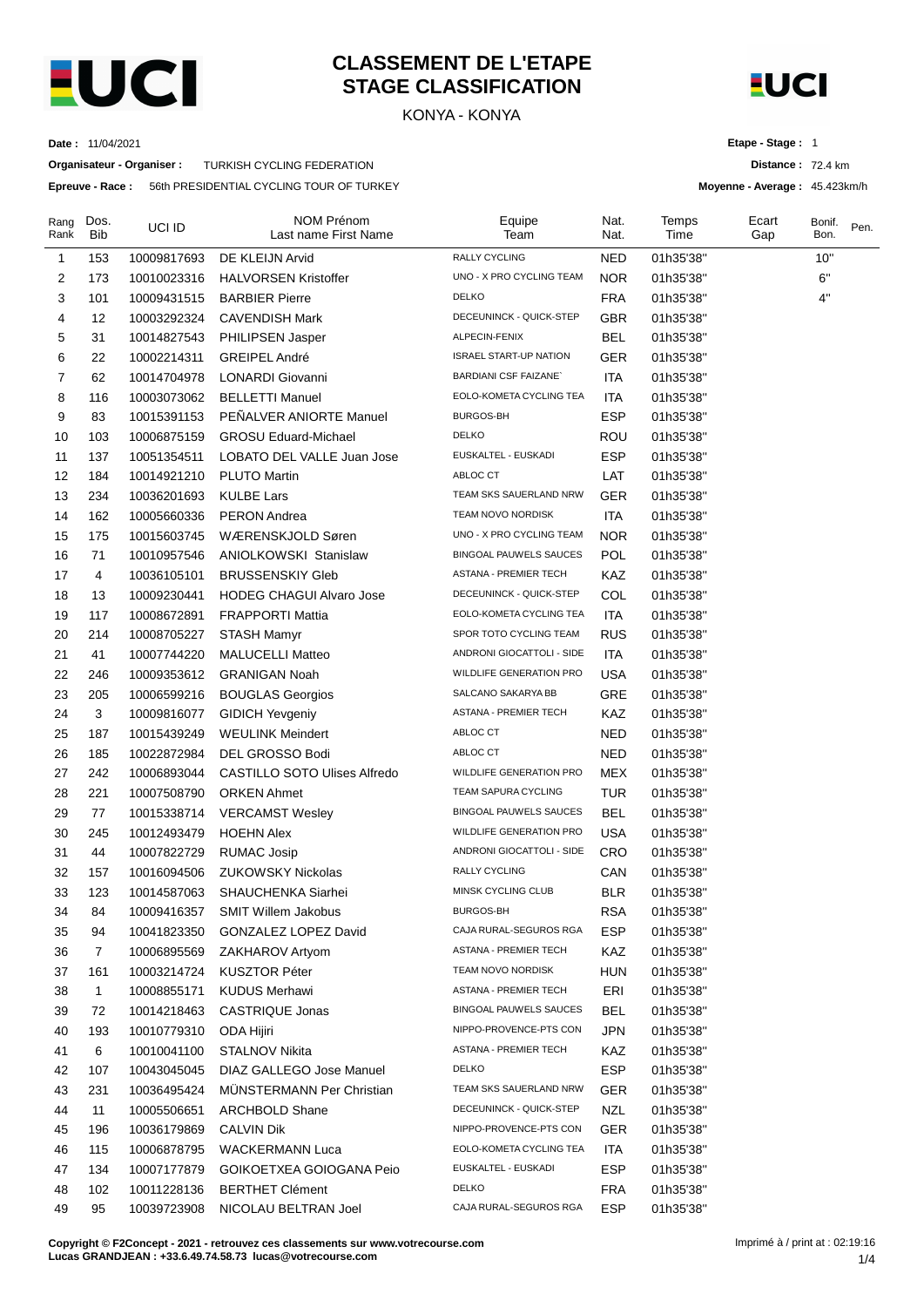| 50  | 35             | 10009136168 | <b>TAMINIAUX Lionel</b>         | ALPECIN-FENIX                  | <b>BEL</b> | 01h35'38" |              |
|-----|----------------|-------------|---------------------------------|--------------------------------|------------|-----------|--------------|
| 51  | 57             | 10008653087 | <b>SCHONBERGER Sebastian</b>    | B&B HOTELS P/B KTM             | AUT        | 01h35'38" |              |
| 52  | 203            | 10004599396 | KONONENKO Mykhaylo              | SALCANO SAKARYA BB             | UKR.       | 01h35'38" |              |
| 53  | 85             | 10048454413 | <b>BOL Jetse</b>                | BURGOS-BH                      | <b>NED</b> | 01h35'38" |              |
| 54  | 54             | 10008892961 | PACHER Quentin                  | <b>B&amp;B HOTELS P/B KTM</b>  | <b>FRA</b> | 01h35'38" |              |
| 55  | 33             | 10004853014 | <b>MEISEN Marcel</b>            | ALPECIN-FENIX                  | GER        | 01h35'38" |              |
| 56  | 126            | 10008667538 | SHNYRKO Aliaksei                | MINSK CYCLING CLUB             | <b>BLR</b> | 01h35'38" |              |
| 57  | 52             | 10003225030 | <b>GAUTIER Cyril</b>            | B&B HOTELS P/B KTM             | <b>FRA</b> | 01h35'38" |              |
| 58  | 37             | 10004613948 | MODOLO Sacha                    | ALPECIN-FENIX                  | ITA        | 01h35'38" |              |
| 59  | 5              | 10107186192 | ROMO OLIVER Javier              | ASTANA - PREMIER TECH          | <b>ESP</b> | 01h35'38" |              |
| 60  | 45             | 10006564860 | SEPULVEDA Eduardo               | ANDRONI GIOCATTOLI - SIDE      | ARG        | 01h35'38" |              |
| 61  | 202            | 10003260190 | <b>BUTS Vitaliy</b>             | SALCANO SAKARYA BB             | <b>UKR</b> | 01h35'38" | 1'           |
| 62  | 142            | 10008924384 | CIMA Damiano                    | GAZPROM-RUSVELO                | ITA        | 01h35'38" |              |
| 63  | 201            | 10009197301 | <b>BALKAN Onur</b>              | SALCANO SAKARYA BB             | TUR        | 01h35'38" |              |
| 64  | 147            | 10005914758 | <b>BOEV</b> Igor                | GAZPROM-RUSVELO                | <b>RUS</b> | 01h35'38" |              |
|     | 181            |             | <b>APPEL Stijn</b>              | ABLOC CT                       | NED        |           |              |
| 65  |                | 10014702352 |                                 | <b>DELKO</b>                   | <b>ESP</b> | 01h35'38" |              |
| 66  | 104            | 10006142811 | FERNANDEZ CRUZ Delio            | WILDLIFE GENERATION PRO        |            | 01h35'38" |              |
| 67  | 247            | 10010677862 | <b>ROSS Kent</b>                |                                | <b>USA</b> | 01h35'38" |              |
| 68  | 64             | 10011972309 | <b>MARENGO Umberto</b>          | <b>BARDIANI CSF FAIZANE</b>    | <b>ITA</b> | 01h35'38" |              |
| 69  | 241            | 10005497052 | <b>TVETCOV Serghei</b>          | <b>WILDLIFE GENERATION PRO</b> | ROU        | 01h35'38" |              |
| 70  | 204            | 10005675692 | <b>ASADOV Elchin</b>            | SALCANO SAKARYA BB             | AZE        | 01h35'38" |              |
| 71  | 166            | 10014460862 | <b>BEHRINGER Oliver</b>         | TEAM NOVO NORDISK              | SUI        | 01h35'38" |              |
| 72  | 127            | 10015979217 | CHARNIAUSKI Ivan                | MINSK CYCLING CLUB             | <b>BLR</b> | 01h35'38" |              |
| 73  | 73             | 10006242841 | <b>DEBIE Sean</b>               | <b>BINGOAL PAUWELS SAUCES</b>  | BEL        | 01h35'38" | 3'           |
| 74  | 225            | 10008691382 | RAILEANU Cristian               | TEAM SAPURA CYCLING            | <b>MDA</b> | 01h35'38" |              |
| 75  | 96             | 10008682793 | SAEZ BENITO Hector              | CAJA RURAL-SEGUROS RGA         | <b>ESP</b> | 01h35'38" |              |
| 76  | 177            | 10052439089 | JOHANNESSEN Anders Halland      | UNO - X PRO CYCLING TEAM       | NOR.       | 01h35'38" |              |
| 77  | 131            | 10011227530 | IRIZAR LASKURAIN Julen          | EUSKALTEL - EUSKADI            | <b>ESP</b> | 01h35'38" |              |
| 78  | 92             | 10007609127 | <b>BAGÜES KALPARSORO Aritz</b>  | CAJA RURAL-SEGUROS RGA         | <b>ESP</b> | 01h35'38" |              |
| 79  | 122            | 10009049373 | STROKAU Vasili                  | MINSK CYCLING CLUB             | <b>BLR</b> | 01h35'38" |              |
| 80  | 25             | 10004881508 | <b>DOWSETT Alex</b>             | <b>ISRAEL START-UP NATION</b>  | <b>GBR</b> | 01h35'38" |              |
| 81  | 81             | 10006555867 | RUBIO HERNANDEZ Diego           | BURGOS-BH                      | <b>ESP</b> | 01h35'38" |              |
| 82  | $\overline{2}$ | 10009360783 | <b>CONTRERAS PINZON Rodrigo</b> | ASTANA - PREMIER TECH          | COL        | 01h35'38" |              |
| 83  | 143            | 10008687847 | <b>NYCH Artem</b>               | GAZPROM-RUSVELO                | <b>RUS</b> | 01h35'38" |              |
| 84  | 145            |             | 10006795337 SHALUNOV Evgeny     | GAZPROM-RUSVELO                | <b>RUS</b> | 01h35'38" |              |
| 85  | 207            | 10006915979 | <b>SAYAR Mustafa</b>            | SALCANO SAKARYA BB             | <b>TUR</b> | 01h35'38" |              |
| 86  | 206            | 10014955057 | <b>ABAY Burak</b>               | SALCANO SAKARYA BB             | <b>TUR</b> | 01h35'38" |              |
| 87  | 125            | 10006492112 | <b>BAZHKOU Stanislau</b>        | MINSK CYCLING CLUB             | <b>BLR</b> | 01h35'38" |              |
| 88  | 236            | 10015141781 | <b>ADAMIETZ Johannes</b>        | TEAM SKS SAUERLAND NRW         | <b>GER</b> | 01h35'38" |              |
| 89  | 74             | 10016305074 | PAQUOT Tom                      | BINGOAL PAUWELS SAUCES         | <b>BEL</b> | 01h35'38" |              |
| 90  | 176            | 10009825474 | <b>CHARMIG Anthon</b>           | UNO - X PRO CYCLING TEAM       | DEN        | 01h35'38" |              |
| 91  | 182            | 10015791681 | <b>DAEMEN Stijn</b>             | ABLOC CT                       | NED        | 01h35'38" |              |
| 92  | 141            | 10009986334 | CHERKASOV Nikolay               | GAZPROM-RUSVELO                | <b>RUS</b> | 01h35'38" |              |
| 93  | 186            | 10007295996 | <b>SLIK Ivar</b>                | ABLOC CT                       | <b>NED</b> | 01h35'38" | $2^{\prime}$ |
|     | 132            | 10005750161 | <b>BRAVO OIARBIDE Garikoitz</b> | EUSKALTEL - EUSKADI            | <b>ESP</b> | 01h35'38" |              |
| 94  |                |             |                                 | EUSKALTEL - EUSKADI            |            |           |              |
| 95  | 136            | 10010713531 | ARANBURU ARRUTI Jokin           |                                | <b>ESP</b> | 01h35'38" |              |
| 96  | 133            | 10013749631 | AZURMENDI SAGASTIBELTZA Ibai    | EUSKALTEL - EUSKADI            | <b>ESP</b> | 01h35'38" |              |
| 97  | 172            | 10008849616 | <b>RESELL Erik Nordsaeter</b>   | UNO - X PRO CYCLING TEAM       | <b>NOR</b> | 01h35'38" |              |
| 98  | 15             | 10002264023 | KEISSE IIjo                     | DECEUNINCK - QUICK-STEP        | <b>BEL</b> | 01h35'38" |              |
| 99  | 232            | 10015766726 | KNOLLE Jon                      | TEAM SKS SAUERLAND NRW         | GER        | 01h35'38" |              |
| 100 | 111            | 10003200475 | GAVAZZI Francesco               | EOLO-KOMETA CYCLING TEA        | ITA        | 01h35'38" |              |
| 101 | 197            | 10046239173 | <b>CHRISTEN Fabio</b>           | NIPPO-PROVENCE-PTS CON         | SUI        | 01h35'38" |              |
| 102 | 146            | 10009818202 | <b>KUZMIN Anton</b>             | GAZPROM-RUSVELO                | KAZ        | 01h35'38" |              |
| 103 | 51             | 10015454912 | <b>CHEVALIER Maxime</b>         | B&B HOTELS P/B KTM             | <b>FRA</b> | 01h35'38" |              |
| 104 | 223            | 10015977395 | ROSLI Muhammad Nur Aiman        | TEAM SAPURA CYCLING            | MAS        | 01h35'38" |              |
| 105 | 47             | 10101412571 | VIGO DEL ARCO Marti             | ANDRONI GIOCATTOLI - SIDE      | <b>ESP</b> | 01h35'38" |              |
| 106 | 91             | 10035195725 | GARCIA SOSA Jhojan Orlando      | CAJA RURAL-SEGUROS RGA         | COL        | 01h35'38" |              |
| 107 | 194            | 10015093281 | <b>TRACZ Szymon</b>             | NIPPO-PROVENCE-PTS CON         | <b>POL</b> | 01h35'38" |              |
| 108 | 135            | 10042380694 | <b>BALLARIN MANSO Iker</b>      | EUSKALTEL - EUSKADI            | <b>ESP</b> | 01h35'38" |              |
| 109 | 63             | 10006684896 | <b>MAESTRI Mirco</b>            | <b>BARDIANI CSF FAIZANE</b>    | <b>ITA</b> | 01h35'38" |              |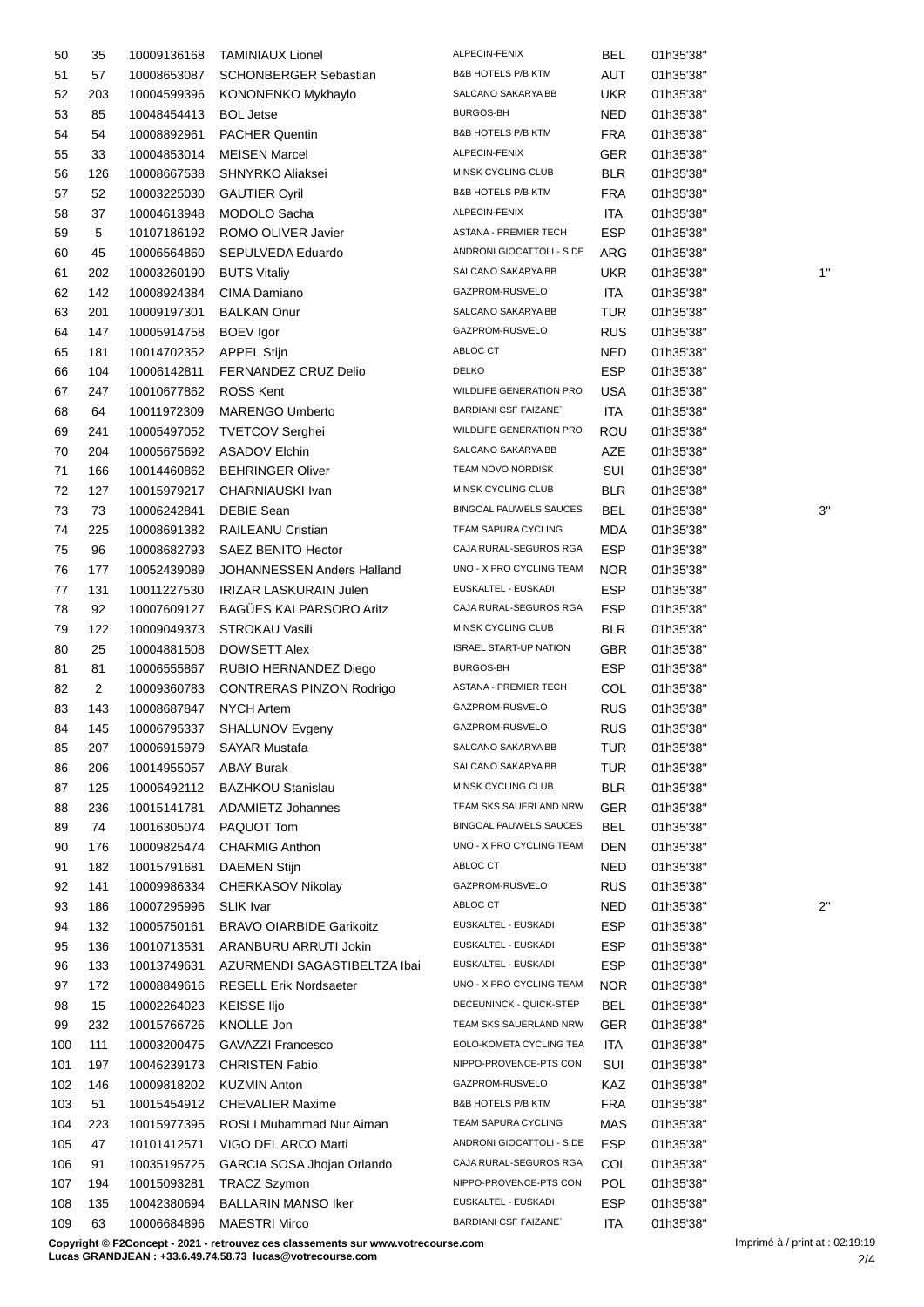| 110 | 67  | 10015135620                | ZOCCARATO Samuele                           | <b>BARDIANI CSF FAIZANE</b>   | ITA        | 01h35'38" |              |
|-----|-----|----------------------------|---------------------------------------------|-------------------------------|------------|-----------|--------------|
| 111 | 227 | 10010991902                | <b>CELANO Danilo</b>                        | TEAM SAPURA CYCLING           | ITA        | 01h35'38" |              |
| 112 | 226 | 10050937512                | <b>EWART Jesse</b>                          | TEAM SAPURA CYCLING           | <b>IRL</b> | 01h35'38" |              |
| 113 | 34  | 10014868969                | VINE Jay                                    | ALPECIN-FENIX                 | <b>AUS</b> | 01h35'38" |              |
| 114 | 211 | 10008665821                | <b>BUDIAK Anatolii</b>                      | SPOR TOTO CYCLING TEAM        | <b>UKR</b> | 01h35'38" |              |
| 115 | 154 | 10006271335                | <b>MANNION Gavin</b>                        | <b>RALLY CYCLING</b>          | USA        | 01h35'38" |              |
| 116 | 106 | 10009498001                | LE TURNIER Mathias                          | <b>DELKO</b>                  | FRA        | 01h35'38" |              |
| 117 | 165 | 10007189195                | <b>HENTTALA Joonas</b>                      | TEAM NOVO NORDISK             | FIN        | 01h35'38" |              |
| 118 | 114 | 10015389234                | <b>RIVI Samuele</b>                         | EOLO-KOMETA CYCLING TEA       | ITA        | 01h35'38" |              |
| 119 | 167 | 10053540546                | PHIPPEN Logan Lakota                        | TEAM NOVO NORDISK             | USA        | 01h35'38" |              |
| 120 | 124 | 10002670110                | SOBAL Yauhen                                | MINSK CYCLING CLUB            | BLR        | 01h35'38" |              |
| 121 | 164 |                            | LOZANO RIBA David                           | TEAM NOVO NORDISK             | <b>ESP</b> | 01h35'38" |              |
| 122 |     | 10004864532                |                                             | ABLOC CT                      | <b>NED</b> |           |              |
|     | 183 | 10015292032<br>10009822242 | <b>SINSCHEK Nils</b>                        | SPOR TOTO CYCLING TEAM        |            | 01h35'38" |              |
| 123 | 212 |                            | TIRYAKI Oguzhan                             | BURGOS-BH                     | <b>TUR</b> | 01h35'38" |              |
| 124 | 87  | 10041949147                | CANTON SERRANO Isaac                        |                               | <b>ESP</b> | 01h35'38" |              |
| 125 | 156 | 10007600033                | <b>ORONTE Emerson</b>                       | RALLY CYCLING                 | <b>USA</b> | 01h35'38" |              |
| 126 | 244 | 10002724367                | <b>CLARKE Jonathan</b>                      | WILDLIFE GENERATION PRO       | AUS.       | 01h35'38" |              |
| 127 | 112 | 10009333808                | SEVILLA LOPEZ Diego Pablo                   | EOLO-KOMETA CYCLING TEA       | <b>ESP</b> | 01h35'38" |              |
| 128 | 42  | 10014992039                | JERMAN Žiga                                 | ANDRONI GIOCATTOLI - SIDE     | SLO        | 01h35'38" |              |
| 129 | 113 | 10009505475                | <b>ALBANESE Vincenzo</b>                    | EOLO-KOMETA CYCLING TEA       | ITA        | 01h35'38" |              |
| 130 | 61  | 10003105600                | VISCONTI Giovanni                           | <b>BARDIANI CSF FAIZANE</b>   | ITA        | 01h35'38" |              |
| 131 | 235 | 10036230591                | <b>NEFFGEN Tim</b>                          | TEAM SKS SAUERLAND NRW        | <b>GER</b> | 01h35'38" |              |
| 132 | 215 | 10010722726                | YAVUZ Emre                                  | SPOR TOTO CYCLING TEAM        | TUR        | 01h35'38" |              |
| 133 | 151 | 10003127323                | <b>BRITTON Robert</b>                       | RALLY CYCLING                 | CAN        | 01h35'38" |              |
| 134 | 32  | 10016056514                | RICHARDSON Alexandar                        | ALPECIN-FENIX                 | <b>GBR</b> | 01h35'38" |              |
| 135 | 191 | 10016554446                | <b>BÖGLI Jonathan</b>                       | NIPPO-PROVENCE-PTS CON        | SUI        | 01h35'38" |              |
| 136 | 36  | 10006668833                | <b>KRIEGER Alexander</b>                    | ALPECIN-FENIX                 | <b>GER</b> | 01h35'38" |              |
| 137 | 121 | 10002917862                | SAMOILAU Branislau                          | MINSK CYCLING CLUB            | BLR        | 01h35'38" |              |
| 138 | 66  | 10007527786                | <b>TONELLI Alessandro</b>                   | <b>BARDIANI CSF FAIZANE</b>   | ITA        | 01h35'38" |              |
| 139 | 82  | 10085992403                | <b>MULLER Gabriel</b>                       | <b>BURGOS-BH</b>              | <b>FRA</b> | 01h35'38" |              |
| 140 | 65  | 10010183263                | RIVERA SERRANO Kevin                        | <b>BARDIANI CSF FAIZANE</b>   | <b>CRC</b> | 01h35'38" |              |
| 141 | 224 | 10014384373                | AZMAN Muhammad Zawawi                       | TEAM SAPURA CYCLING           | <b>MAS</b> | 01h35'38" |              |
| 142 | 56  | 10003223818                | <b>ROLLAND Pierre</b>                       | <b>B&amp;B HOTELS P/B KTM</b> | FRA        | 01h35'38" |              |
| 143 | 93  | 10042493357                | ETXEBERRIA AZPILIKUETA Josu                 | CAJA RURAL-SEGUROS RGA        | <b>ESP</b> | 01h35'38" |              |
| 144 | 155 | 10009794960                | <b>MURPHY Kyle</b>                          | RALLY CYCLING                 | USA        | 01h35'38" |              |
| 145 | 86  |                            | 10014024059 LOPEZ-COZAR JAIMEZ Juan Antonio | BURGOS-BH                     | <b>ESP</b> | 01h35'38" |              |
| 146 | 222 |                            | 10009147282 ZAKARIA Akmal Hakim             | TEAM SAPURA CYCLING           | MAS        | 01h35'38" |              |
| 147 | 14  | 10008706136                | <b>JAKOBSEN Fabio</b>                       | DECEUNINCK - QUICK-STEP       | <b>NED</b> | 01h35'38" |              |
| 148 | 55  | 10004521291                | <b>REZA Kevin</b>                           | <b>B&amp;B HOTELS P/B KTM</b> | FRA        | 01h35'38" |              |
| 149 | 21  | 10015606674                | <b>BERWICK Sebastian</b>                    | <b>ISRAEL START-UP NATION</b> | AUS        | 01h35'38" |              |
|     |     |                            | <b>DOGAN Halil</b>                          | SPOR TOTO CYCLING TEAM        |            |           |              |
| 150 | 213 | 10053290871                |                                             | <b>BINGOAL PAUWELS SAUCES</b> | <b>TUR</b> | 01h35'38" |              |
| 151 | 76  | 10015397318                | <b>VENNER Quentin</b>                       | WILDLIFE GENERATION PRO       | <b>BEL</b> | 01h35'38" |              |
| 152 | 243 | 10015547666                | MCGEOUGH Cormac                             | DECEUNINCK - QUICK-STEP       | <b>IRL</b> | 01h35'38" |              |
| 153 | 16  | 10005430667                | STEELS Stijn                                |                               | BEL        | 01h35'38" |              |
| 154 | 105 | 10002926552                | FINETTO Mauro                               | <b>DELKO</b>                  | <b>ITA</b> | 01h35'38" |              |
| 155 | 75  | 10015160171                | <b>SUTER Joel</b>                           | BINGOAL PAUWELS SAUCES        | SUI        | 01h35'38" |              |
| 156 | 97  | 10043354233                | URBANO FONTIVEROS Carmelo                   | CAJA RURAL-SEGUROS RGA        | <b>ESP</b> | 01h35'38" |              |
| 157 | 195 | 10009394634                | <b>MAMYKIN Matvey</b>                       | NIPPO-PROVENCE-PTS CON        | <b>RUS</b> | 01h35'38" |              |
| 158 | 233 | 10036198663                | <b>GIEßELMANN Michel</b>                    | TEAM SKS SAUERLAND NRW        | <b>GER</b> | 01h35'38" |              |
| 159 | 27  | 10008682995                | <b>SAGIV Guy</b>                            | <b>ISRAEL START-UP NATION</b> | <b>ISR</b> | 01h35'38" |              |
| 160 | 163 | 10013880882                | POLI Umberto                                | TEAM NOVO NORDISK             | <b>ITA</b> | 01h36'11" | 33"          |
| 161 | 174 | 10010176900                | <b>MADSEN Frederik Rodenberg</b>            | UNO - X PRO CYCLING TEAM      | DEN        | 01h36'14" | 36"          |
| 162 | 24  | 10028417041                | CIMOLAI Davide                              | <b>ISRAEL START-UP NATION</b> | ITA        | 01h36'14" | $\mathbf{H}$ |
| 163 | 216 | 10008683100                | <b>SAMLI Feritcan</b>                       | SPOR TOTO CYCLING TEAM        | <b>TUR</b> | 01h36'32" | 54"          |
| 164 | 23  | 10005391564                | <b>BRÄNDLE Matthias</b>                     | <b>ISRAEL START-UP NATION</b> | AUT        | 01h36'37" | 59"          |
| 165 | 171 | 10019889226                | <b>TILLER Rasmus</b>                        | UNO - X PRO CYCLING TEAM      | NOR        | 01h36'47" | 01'09'       |
| 166 | 192 | 10009746763                | <b>KUHN Kevin</b>                           | NIPPO-PROVENCE-PTS CON        | SUI        | 01h35'38" | 0"           |
| 167 | 152 | 10076567841                | <b>COTE Pier Andre</b>                      | RALLY CYCLING                 | CAN        | 01h35'38" |              |
| 168 | 26  | 10007506366                | <b>ZABEL Rick</b>                           | <b>ISRAEL START-UP NATION</b> | <b>GER</b> | 01h35'38" |              |
| 169 | 53  | 10014991837                | MOZZATO Luca                                | <b>B&amp;B HOTELS P/B KTM</b> | <b>ITA</b> | 01h35'38" |              |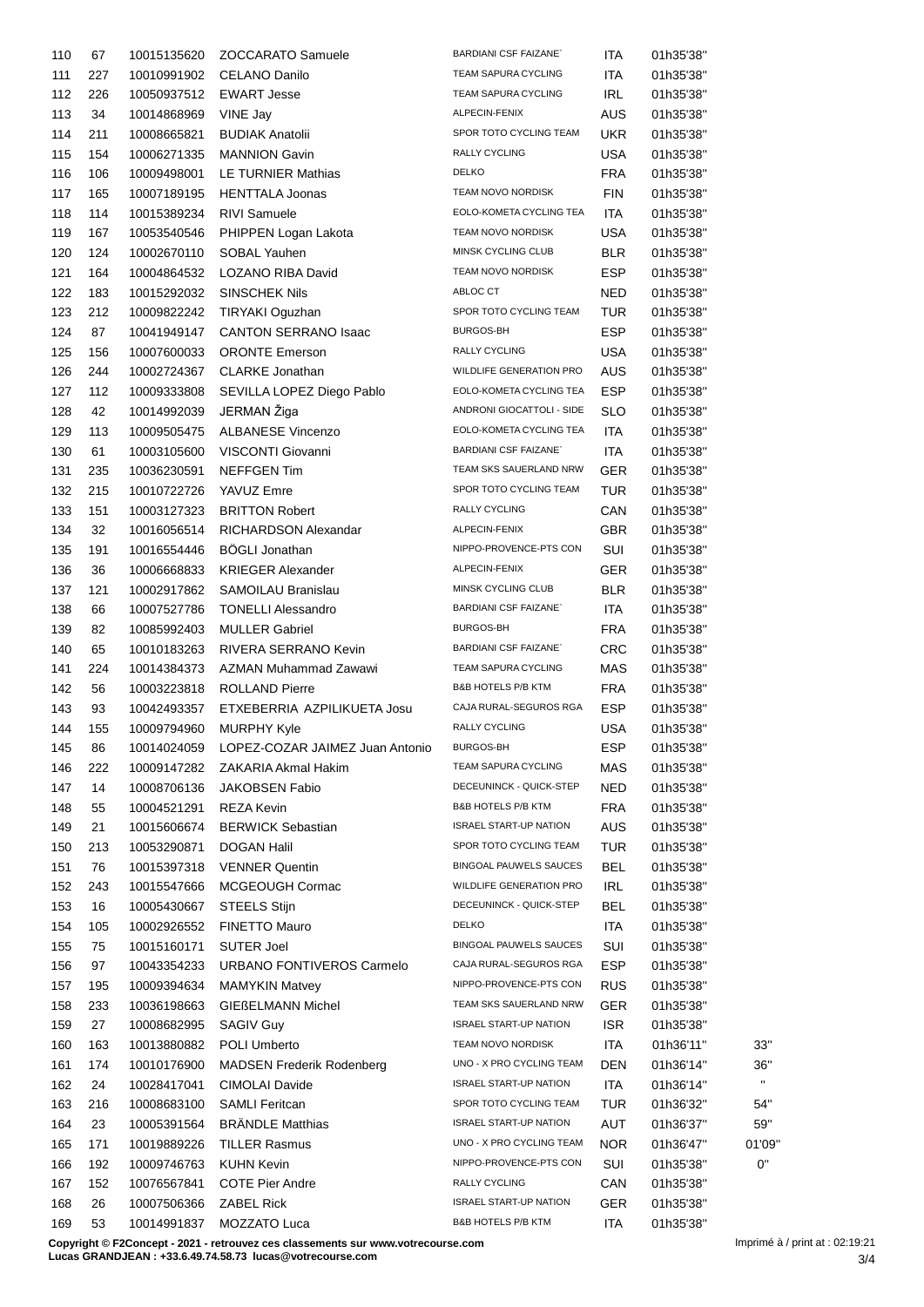|     | 170 217 | 10010990080 REGUERO CORRAL Gabriel | SPOR TOTO CYCLING TEAM FSP    | 01h35'38" |
|-----|---------|------------------------------------|-------------------------------|-----------|
| 171 | 46      | 10015083177 VENCHIARUTTI Nicola    | ANDRONI GIOCATTOLI - SIDE ITA | 01h35'38" |

 $G$  TEAM  $E$ SP 01h35'38"

**Aucun coureur hors-délai / No OTL**

**Nombre de partants : 171**

**NON PARTANTS - DN** S Dossard/Bib 43 - PELLAUD Simon - ANDRONI GIOCATTOLI - SIDERMEC - 10007518894 Numbers : 1

**Aucun abandon - No DNF**

**Juge à l'arrivée** CELAL Ozgur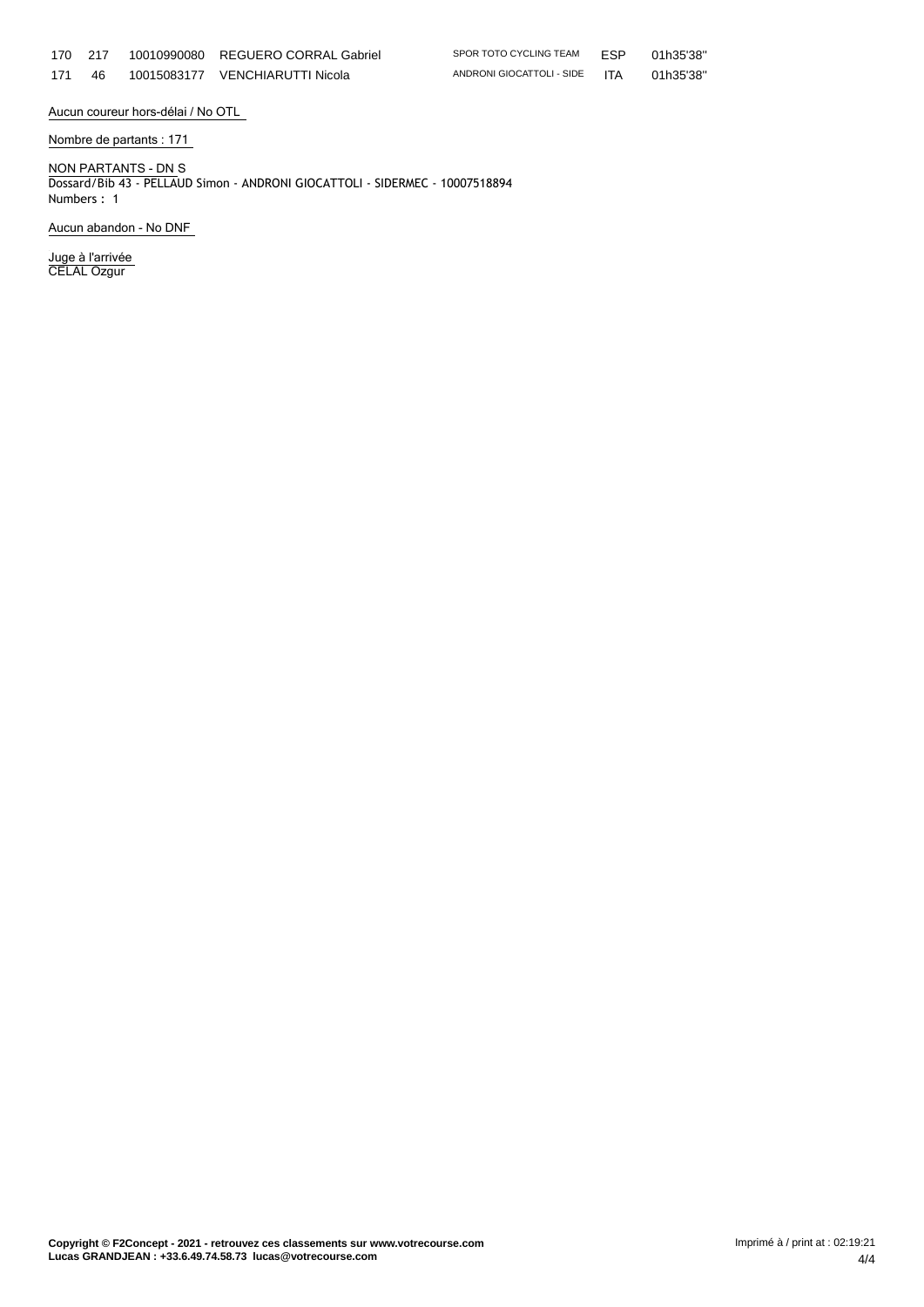

## **CLASSEMENT GENERAL GENERAL CLASSIFICATION**

KONYA - KONYA



**Distance :** 72.4 km

**Etape - Stage :** 1

**Moyenne - Average :** 45.423km/h

**Date :** 11/04/2021

**Organisateur - Organiser :** TURKISH CYCLING FEDERATION

**Epreuve - Race :** 56th PRESIDENTIAL CYCLING TOUR OF TURKEY

| Rang<br>Rank | Dos.<br>Bib  | UCI ID      | <b>NOM Prénom</b><br>Last name First Name | Equipe<br>Team                   | Nat.<br>Nat. | Temps<br>Time | Ecart<br>Gap |
|--------------|--------------|-------------|-------------------------------------------|----------------------------------|--------------|---------------|--------------|
| 1            | 153          | 10009817693 | DE KLEIJN Arvid                           | <b>RALLY CYCLING</b>             | <b>NED</b>   | 01h35'28"     |              |
| 2            | 173          | 10010023316 | <b>HALVORSEN Kristoffer</b>               | UNO - X PRO CYCLING TEAM         | <b>NOR</b>   | 01h35'32"     | 04"          |
| 3            | 101          | 10009431515 | <b>BARBIER Pierre</b>                     | <b>DELKO</b>                     | <b>FRA</b>   | 01h35'34"     | 06"          |
| 4            | 73           | 10006242841 | DEBIE Sean                                | BINGOAL PAUWELS SAUCES WB        | BEL          | 01h35'35"     | 07"          |
| 5            | 186          | 10007295996 | <b>SLIK</b> Ivar                          | ABLOC CT                         | <b>NED</b>   | 01h35'36"     | 08"          |
| 6            | 202          | 10003260190 | <b>BUTS Vitaliy</b>                       | SALCANO SAKARYA BB               | <b>UKR</b>   | 01h35'37"     | 09"          |
| 7            | 12           | 10003292324 | <b>CAVENDISH Mark</b>                     | DECEUNINCK - QUICK-STEP          | <b>GBR</b>   | 01h35'38"     | 10"          |
| 8            | 31           | 10014827543 | PHILIPSEN Jasper                          | ALPECIN-FENIX                    | <b>BEL</b>   | 01h35'38"     | H.           |
| 9            | 22           | 10002214311 | GREIPEL André                             | <b>ISRAEL START-UP NATION</b>    | <b>GER</b>   | 01h35'38"     | $\mathbf{H}$ |
| 10           | 62           | 10014704978 | LONARDI Giovanni                          | <b>BARDIANI CSF FAIZANE</b>      | <b>ITA</b>   | 01h35'38"     | H.           |
| 11           | 116          | 10003073062 | <b>BELLETTI Manuel</b>                    | EOLO-KOMETA CYCLING TEAM         | ITA          | 01h35'38"     | H.           |
| 12           | 83           | 10015391153 | PEÑALVER ANIORTE Manuel                   | <b>BURGOS-BH</b>                 | <b>ESP</b>   | 01h35'38"     | $\mathbf{H}$ |
| 13           | 103          | 10006875159 | <b>GROSU Eduard-Michael</b>               | <b>DELKO</b>                     | ROU          | 01h35'38"     | H.           |
| 14           | 137          | 10051354511 | LOBATO DEL VALLE Juan Jose                | EUSKALTEL - EUSKADI              | <b>ESP</b>   | 01h35'38"     | $\mathbf{u}$ |
| 15           | 184          | 10014921210 | <b>PLUTO Martin</b>                       | ABLOC CT                         | LAT          | 01h35'38"     | Ĥ.           |
| 16           | 234          | 10036201693 | <b>KULBE Lars</b>                         | TEAM SKS SAUERLAND NRW           | <b>GER</b>   | 01h35'38"     | $\mathbf{H}$ |
| 17           | 162          | 10005660336 | <b>PERON Andrea</b>                       | TEAM NOVO NORDISK                | ITA          | 01h35'38"     | $\mathbf{H}$ |
| 18           | 175          | 10015603745 | WÆRENSKJOLD Søren                         | UNO - X PRO CYCLING TEAM         | <b>NOR</b>   | 01h35'38"     | H.           |
| 19           | 71           | 10010957546 | <b>ANIOLKOWSKI Stanislaw</b>              | BINGOAL PAUWELS SAUCES WB        | <b>POL</b>   | 01h35'38"     | $\mathbf{H}$ |
| 20           | 4            | 10036105101 | <b>BRUSSENSKIY Gleb</b>                   | ASTANA - PREMIER TECH            | KAZ          | 01h35'38"     | H.           |
| 21           | 13           | 10009230441 | <b>HODEG CHAGUI Alvaro Jose</b>           | DECEUNINCK - QUICK-STEP          | COL          | 01h35'38"     | H.           |
| 22           | 117          | 10008672891 | <b>FRAPPORTI Mattia</b>                   | EOLO-KOMETA CYCLING TEAM         | ITA          | 01h35'38"     | $\mathbf{H}$ |
| 23           | 214          | 10008705227 | <b>STASH Mamyr</b>                        | SPOR TOTO CYCLING TEAM           | <b>RUS</b>   | 01h35'38"     | $\mathbf{H}$ |
| 24           | 41           | 10007744220 | <b>MALUCELLI Matteo</b>                   | ANDRONI GIOCATTOLI - SIDERM      | <b>ITA</b>   | 01h35'38"     | $\mathbf{H}$ |
| 25           | 246          | 10009353612 | <b>GRANIGAN Noah</b>                      | WILDLIFE GENERATION PRO CY       | <b>USA</b>   | 01h35'38"     | $\mathbf{H}$ |
| 26           | 205          | 10006599216 | <b>BOUGLAS Georgios</b>                   | SALCANO SAKARYA BB               | GRE          | 01h35'38"     | H.           |
| 27           | 3            | 10009816077 | <b>GIDICH Yevgeniy</b>                    | <b>ASTANA - PREMIER TECH</b>     | KAZ          | 01h35'38"     | $\mathbf{H}$ |
| 28           | 187          | 10015439249 | <b>WEULINK Meindert</b>                   | ABLOC CT                         | <b>NED</b>   | 01h35'38"     | H.           |
| 29           | 185          | 10022872984 | DEL GROSSO Bodi                           | ABLOC CT                         | <b>NED</b>   | 01h35'38"     | H.           |
| 30           | 242          | 10006893044 | <b>CASTILLO SOTO Ulises Alfredo</b>       | WILDLIFE GENERATION PRO CY       | MEX          | 01h35'38"     | $\mathbf{u}$ |
| 31           | 221          |             | <b>ORKEN Ahmet</b>                        | <b>TEAM SAPURA CYCLING</b>       | TUR          | 01h35'38"     | $\mathbf{H}$ |
|              |              | 10007508790 |                                           | <b>BINGOAL PAUWELS SAUCES WB</b> |              |               | $\mathbf{H}$ |
| 32           | 77           | 10015338714 | <b>VERCAMST Wesley</b>                    | WILDLIFE GENERATION PRO CY       | BEL          | 01h35'38"     | $\mathbf{H}$ |
| 33           | 245          | 10012493479 | <b>HOEHN Alex</b>                         | ANDRONI GIOCATTOLI - SIDERM      | <b>USA</b>   | 01h35'38"     |              |
| 34           | 44           | 10007822729 | <b>RUMAC Josip</b>                        | RALLY CYCLING                    | CRO          | 01h35'38"     | H,           |
| 35           | 157          | 10016094506 | <b>ZUKOWSKY Nickolas</b>                  | MINSK CYCLING CLUB               | CAN          | 01h35'38"     |              |
| 36           | 123          | 10014587063 | SHAUCHENKA Siarhei                        |                                  | <b>BLR</b>   | 01h35'38"     |              |
| 37           | 84           | 10009416357 | <b>SMIT Willem Jakobus</b>                | <b>BURGOS-BH</b>                 | <b>RSA</b>   | 01h35'38"     |              |
| 38           | 94           | 10041823350 | GONZALEZ LOPEZ David                      | CAJA RURAL-SEGUROS RGA           | <b>ESP</b>   | 01h35'38"     |              |
| 39           | 7            | 10006895569 | ZAKHAROV Artyom                           | ASTANA - PREMIER TECH            | KAZ          | 01h35'38"     | п            |
| 40           | 161          | 10003214724 | <b>KUSZTOR Péter</b>                      | TEAM NOVO NORDISK                | <b>HUN</b>   | 01h35'38"     |              |
| 41           | $\mathbf{1}$ | 10008855171 | <b>KUDUS Merhawi</b>                      | ASTANA - PREMIER TECH            | ERI          | 01h35'38"     | Ħ            |
| 42           | 72           | 10014218463 | CASTRIQUE Jonas                           | BINGOAL PAUWELS SAUCES WB        | BEL          | 01h35'38"     |              |
| 43           | 193          | 10010779310 | ODA Hijiri                                | NIPPO-PROVENCE-PTS CONTI         | <b>JPN</b>   | 01h35'38"     |              |
| 44           | 6            | 10010041100 | STALNOV Nikita                            | ASTANA - PREMIER TECH            | KAZ          | 01h35'38"     |              |
| 45           | 107          | 10043045045 | DIAZ GALLEGO Jose Manuel                  | <b>DELKO</b>                     | <b>ESP</b>   | 01h35'38"     | н.           |
| 46           | 231          | 10036495424 | <b>MUNSTERMANN Per Christian</b>          | TEAM SKS SAUERLAND NRW           | <b>GER</b>   | 01h35'38"     |              |
| 47           | 11           | 10005506651 | <b>ARCHBOLD Shane</b>                     | DECEUNINCK - QUICK-STEP          | <b>NZL</b>   | 01h35'38"     |              |
| 48           | 196          | 10036179869 | <b>CALVIN Dik</b>                         | NIPPO-PROVENCE-PTS CONTI         | <b>GER</b>   | 01h35'38"     | Ħ            |
| 49           | 115          | 10006878795 | <b>WACKERMANN Luca</b>                    | EOLO-KOMETA CYCLING TEAM         | ITA          | 01h35'38"     | н.           |

**Copyright © F2Concept - 2021 - retrouvez ces classements sur www.votrecourse.com Lucas GRANDJEAN : +33.6.49.74.58.73 lucas@votrecourse.com**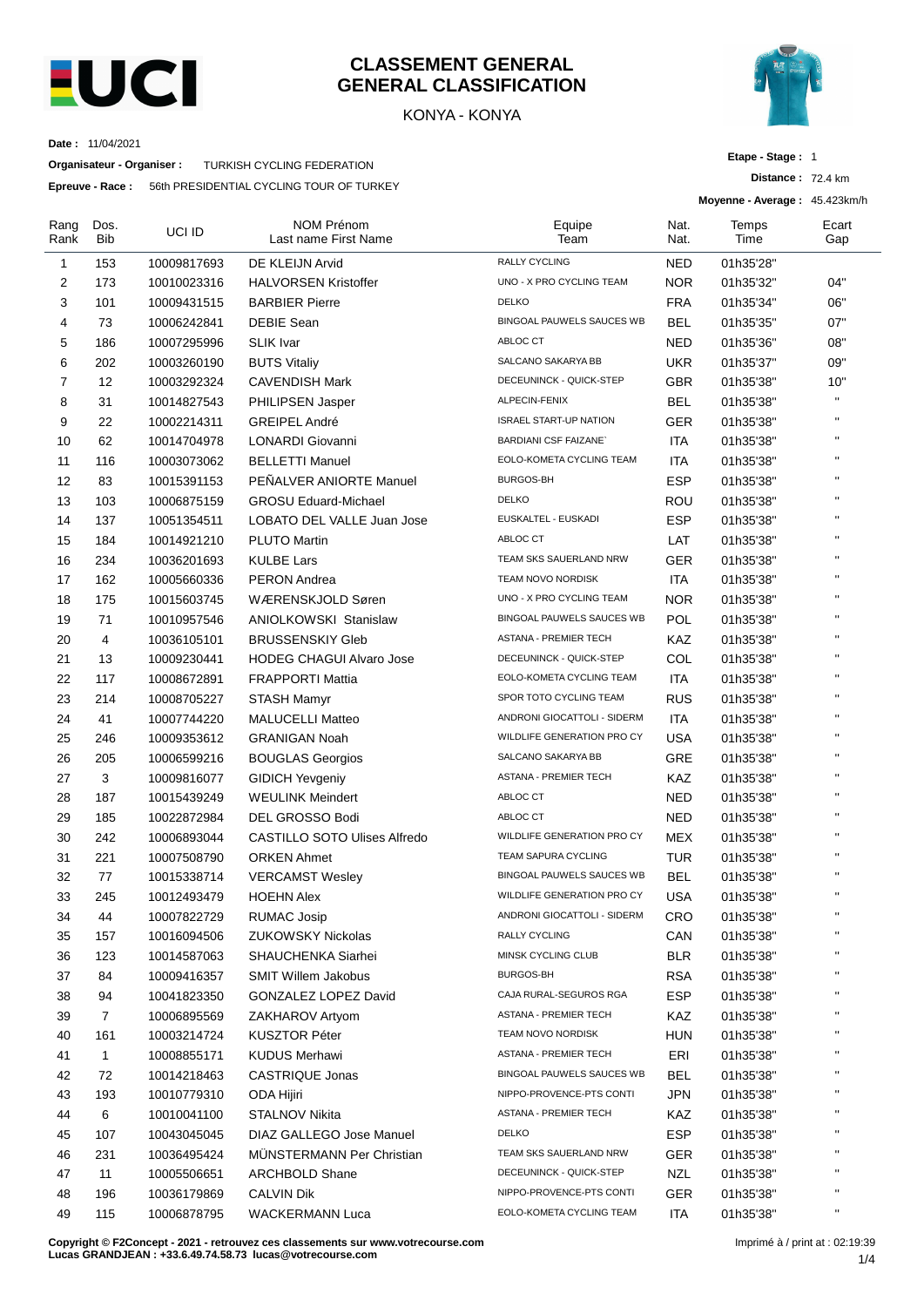| 50  | 134 | 10007177879 | GOIKOETXEA GOIOGANA Peio        | EUSKALTEL - EUSKADI               | <b>ESP</b> | 01h35'38" | $\mathbf{H}$   |
|-----|-----|-------------|---------------------------------|-----------------------------------|------------|-----------|----------------|
| 51  | 102 | 10011228136 | <b>BERTHET Clément</b>          | <b>DELKO</b>                      | FRA        | 01h35'38" | $\mathbf{H}$   |
| 52  | 95  | 10039723908 | NICOLAU BELTRAN Joel            | CAJA RURAL-SEGUROS RGA            | <b>ESP</b> | 01h35'38" | $\mathbf{H}$   |
| 53  | 35  | 10009136168 | <b>TAMINIAUX Lionel</b>         | ALPECIN-FENIX                     | <b>BEL</b> | 01h35'38" | $\mathbf{H}$   |
| 54  | 57  | 10008653087 | SCHONBERGER Sebastian           | <b>B&amp;B HOTELS P/B KTM</b>     | AUT        | 01h35'38" | $\mathbf{H}$   |
| 55  | 203 | 10004599396 | KONONENKO Mykhaylo              | SALCANO SAKARYA BB                | <b>UKR</b> | 01h35'38" | $\mathbf{H}$   |
| 56  | 85  | 10048454413 | <b>BOL Jetse</b>                | <b>BURGOS-BH</b>                  | <b>NED</b> | 01h35'38" | $\mathbf{H}$ . |
| 57  | 54  | 10008892961 | <b>PACHER Quentin</b>           | B&B HOTELS P/B KTM                | <b>FRA</b> | 01h35'38" | $\mathbf{H}$   |
| 58  | 33  | 10004853014 | <b>MEISEN Marcel</b>            | ALPECIN-FENIX                     | GER        | 01h35'38" | $\mathbf{H}$   |
| 59  | 126 | 10008667538 | <b>SHNYRKO Aliaksei</b>         | MINSK CYCLING CLUB                | <b>BLR</b> | 01h35'38" | $\mathbf{H}$   |
| 60  | 52  | 10003225030 | <b>GAUTIER Cyril</b>            | <b>B&amp;B HOTELS P/B KTM</b>     | <b>FRA</b> | 01h35'38" | $\mathbf{H}$   |
| 61  | 37  | 10004613948 | MODOLO Sacha                    | ALPECIN-FENIX                     | ITA        | 01h35'38" | $\mathbf{H}$   |
| 62  | 5   | 10107186192 | ROMO OLIVER Javier              | ASTANA - PREMIER TECH             | <b>ESP</b> | 01h35'38" | $\mathbf{H}$   |
| 63  | 45  | 10006564860 | SEPULVEDA Eduardo               | ANDRONI GIOCATTOLI - SIDERM       | ARG        | 01h35'38" | $\mathbf{H}$   |
|     | 142 |             | CIMA Damiano                    | GAZPROM-RUSVELO                   | ITA        | 01h35'38" | $\mathbf{H}$   |
| 64  |     | 10008924384 | <b>BALKAN Onur</b>              | SALCANO SAKARYA BB                |            |           | $\mathbf{H}$   |
| 65  | 201 | 10009197301 |                                 | GAZPROM-RUSVELO                   | TUR        | 01h35'38" | $\mathbf{H}$   |
| 66  | 147 | 10005914758 | <b>BOEV</b> Igor                |                                   | <b>RUS</b> | 01h35'38" | $\mathbf{H}$   |
| 67  | 181 | 10014702352 | <b>APPEL Stijn</b>              | ABLOC CT                          | NED        | 01h35'38" | $\mathbf{H}$   |
| 68  | 104 | 10006142811 | FERNANDEZ CRUZ Delio            | <b>DELKO</b>                      | <b>ESP</b> | 01h35'38" | $\mathbf{H}$   |
| 69  | 247 | 10010677862 | <b>ROSS Kent</b>                | <b>WILDLIFE GENERATION PRO CY</b> | <b>USA</b> | 01h35'38" |                |
| 70  | 64  | 10011972309 | <b>MARENGO Umberto</b>          | <b>BARDIANI CSF FAIZANE</b>       | ITA        | 01h35'38" | $\mathbf{H}$   |
| 71  | 241 | 10005497052 | <b>TVETCOV Serghei</b>          | WILDLIFE GENERATION PRO CY        | <b>ROU</b> | 01h35'38" | $\mathbf{H}$   |
| 72  | 204 | 10005675692 | <b>ASADOV Elchin</b>            | SALCANO SAKARYA BB                | AZE        | 01h35'38" | $\mathbf{H}$   |
| 73  | 166 | 10014460862 | <b>BEHRINGER Oliver</b>         | TEAM NOVO NORDISK                 | SUI        | 01h35'38" | $\mathbf{H}$   |
| 74  | 127 | 10015979217 | CHARNIAUSKI Ivan                | MINSK CYCLING CLUB                | <b>BLR</b> | 01h35'38" | $\mathbf{H}$   |
| 75  | 225 | 10008691382 | <b>RAILEANU Cristian</b>        | TEAM SAPURA CYCLING               | <b>MDA</b> | 01h35'38" | $\mathbf{H}$   |
| 76  | 96  | 10008682793 | SAEZ BENITO Hector              | CAJA RURAL-SEGUROS RGA            | <b>ESP</b> | 01h35'38" | $\mathbf{H}$   |
| 77  | 177 | 10052439089 | JOHANNESSEN Anders Halland      | UNO - X PRO CYCLING TEAM          | <b>NOR</b> | 01h35'38" | $\mathbf{H}$   |
| 78  | 131 | 10011227530 | <b>IRIZAR LASKURAIN Julen</b>   | EUSKALTEL - EUSKADI               | <b>ESP</b> | 01h35'38" | $\mathbf{H}$   |
| 79  | 92  | 10007609127 | <b>BAGÜES KALPARSORO Aritz</b>  | CAJA RURAL-SEGUROS RGA            | <b>ESP</b> | 01h35'38" | $\mathbf{H}$   |
| 80  | 122 | 10009049373 | <b>STROKAU Vasili</b>           | MINSK CYCLING CLUB                | <b>BLR</b> | 01h35'38" | $\mathbf{H}$   |
| 81  | 25  | 10004881508 | <b>DOWSETT Alex</b>             | <b>ISRAEL START-UP NATION</b>     | <b>GBR</b> | 01h35'38" | $\mathbf{H}$   |
| 82  | 81  | 10006555867 | RUBIO HERNANDEZ Diego           | BURGOS-BH                         | <b>ESP</b> | 01h35'38" | $\mathbf{H}$   |
| 83  | 2   | 10009360783 | <b>CONTRERAS PINZON Rodrigo</b> | ASTANA - PREMIER TECH             | COL        | 01h35'38" | $\mathbf{H}$ . |
| 84  | 143 | 10008687847 | <b>NYCH Artem</b>               | GAZPROM-RUSVELO                   | <b>RUS</b> | 01h35'38" | $\mathbf{H}$   |
| 85  | 145 | 10006795337 | SHALUNOV Evgeny                 | GAZPROM-RUSVELO                   | <b>RUS</b> | 01h35'38" |                |
| 86  | 207 | 10006915979 | SAYAR Mustafa                   | SALCANO SAKARYA BB                | <b>TUR</b> | 01h35'38" | $\mathbf{H}$   |
| 87  | 206 | 10014955057 | <b>ABAY Burak</b>               | SALCANO SAKARYA BB                | <b>TUR</b> | 01h35'38" | $\mathbf{H}$   |
| 88  | 125 | 10006492112 | <b>BAZHKOU Stanislau</b>        | MINSK CYCLING CLUB                | <b>BLR</b> | 01h35'38" | $\mathbf{H}$   |
| 89  | 236 | 10015141781 | <b>ADAMIETZ Johannes</b>        | TEAM SKS SAUERLAND NRW            | <b>GER</b> | 01h35'38" | $\mathbf{H}$   |
| 90  | 74  | 10016305074 | PAQUOT Tom                      | BINGOAL PAUWELS SAUCES WB         | <b>BEL</b> | 01h35'38" | $\mathbf{H}$   |
| 91  | 176 | 10009825474 | CHARMIG Anthon                  | UNO - X PRO CYCLING TEAM          | DEN        | 01h35'38" | $\mathbf{H}$   |
| 92  | 182 | 10015791681 | <b>DAEMEN Stijn</b>             | ABLOC CT                          | <b>NED</b> | 01h35'38" | $\mathbf{H}$   |
| 93  | 141 | 10009986334 | CHERKASOV Nikolay               | GAZPROM-RUSVELO                   | <b>RUS</b> | 01h35'38" | $\mathbf{H}$   |
| 94  | 132 | 10005750161 | <b>BRAVO OIARBIDE Garikoitz</b> | EUSKALTEL - EUSKADI               | <b>ESP</b> | 01h35'38" | $\mathbf{H}$   |
|     | 136 |             | ARANBURU ARRUTI Jokin           | EUSKALTEL - EUSKADI               | <b>ESP</b> |           | $\mathbf{H}$   |
| 95  |     | 10010713531 |                                 | EUSKALTEL - EUSKADI               |            | 01h35'38" |                |
| 96  | 133 | 10013749631 | AZURMENDI SAGASTIBELTZA Ibai    | UNO - X PRO CYCLING TEAM          | <b>ESP</b> | 01h35'38" | $\mathbf{H}$   |
| 97  | 172 | 10008849616 | <b>RESELL Erik Nordsaeter</b>   |                                   | <b>NOR</b> | 01h35'38" | $\mathbf{H}$   |
| 98  | 15  | 10002264023 | <b>KEISSE IIjo</b>              | DECEUNINCK - QUICK-STEP           | <b>BEL</b> | 01h35'38" | $\mathbf{H}$   |
| 99  | 232 | 10015766726 | KNOLLE Jon                      | TEAM SKS SAUERLAND NRW            | <b>GER</b> | 01h35'38" | $\mathbf{H}$   |
| 100 | 111 | 10003200475 | <b>GAVAZZI Francesco</b>        | EOLO-KOMETA CYCLING TEAM          | ITA        | 01h35'38" |                |
| 101 | 197 | 10046239173 | <b>CHRISTEN Fabio</b>           | NIPPO-PROVENCE-PTS CONTI          | SUI        | 01h35'38" | $\mathbf{H}$   |
| 102 | 146 | 10009818202 | <b>KUZMIN Anton</b>             | GAZPROM-RUSVELO                   | KAZ        | 01h35'38" | $\mathbf{H}$   |
| 103 | 51  | 10015454912 | <b>CHEVALIER Maxime</b>         | B&B HOTELS P/B KTM                | <b>FRA</b> | 01h35'38" | $\mathbf{H}$   |
| 104 | 223 | 10015977395 | ROSLI Muhammad Nur Aiman        | TEAM SAPURA CYCLING               | <b>MAS</b> | 01h35'38" | $\mathbf{H}$   |
| 105 | 47  | 10101412571 | VIGO DEL ARCO Marti             | ANDRONI GIOCATTOLI - SIDERM       | <b>ESP</b> | 01h35'38" | $\mathbf{H}$   |
| 106 | 91  | 10035195725 | GARCIA SOSA Jhojan Orlando      | CAJA RURAL-SEGUROS RGA            | COL        | 01h35'38" | $\mathbf{H}$   |
| 107 | 194 | 10015093281 | <b>TRACZ Szymon</b>             | NIPPO-PROVENCE-PTS CONTI          | <b>POL</b> | 01h35'38" | $\mathbf{H}$   |
| 108 | 135 | 10042380694 | <b>BALLARIN MANSO Iker</b>      | EUSKALTEL - EUSKADI               | <b>ESP</b> | 01h35'38" | $\mathbf{H}$   |
| 109 | 63  | 10006684896 | <b>MAESTRI Mirco</b>            | BARDIANI CSF FAIZANE`             | <b>ITA</b> | 01h35'38" | $\mathbf{H}$   |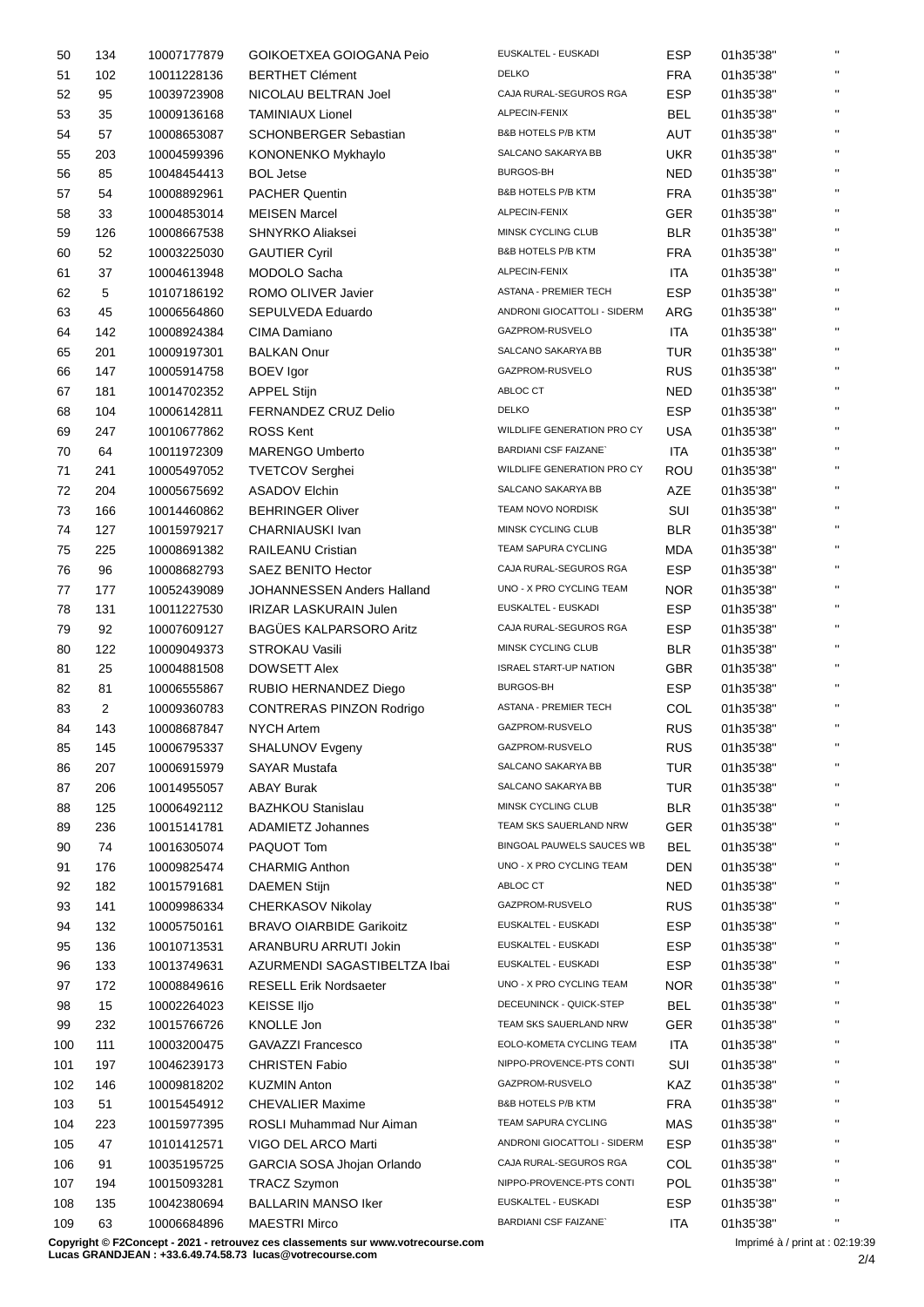| 110        | 67        | 10015135620 | <b>ZOCCARATO Samuele</b>                        | <b>BARDIANI CSF FAIZANE</b>   | <b>ITA</b> | 01h35'38" | $\mathbf{H}$   |
|------------|-----------|-------------|-------------------------------------------------|-------------------------------|------------|-----------|----------------|
| 111        | 227       | 10010991902 | <b>CELANO Danilo</b>                            | <b>TEAM SAPURA CYCLING</b>    | ITA        | 01h35'38" | $\mathbf{H}$   |
| 112        | 226       | 10050937512 | <b>EWART Jesse</b>                              | TEAM SAPURA CYCLING           | <b>IRL</b> | 01h35'38" | $\mathbf{H}$   |
| 113        | 34        | 10014868969 | VINE Jay                                        | ALPECIN-FENIX                 | <b>AUS</b> | 01h35'38" | $\mathbf{H}$   |
| 114        | 211       | 10008665821 | <b>BUDIAK Anatolii</b>                          | SPOR TOTO CYCLING TEAM        | <b>UKR</b> | 01h35'38" | $\mathbf{H}$   |
| 115        | 154       | 10006271335 | <b>MANNION Gavin</b>                            | RALLY CYCLING                 | <b>USA</b> | 01h35'38" | $\mathbf{H}$   |
| 116        | 106       | 10009498001 | LE TURNIER Mathias                              | <b>DELKO</b>                  | <b>FRA</b> | 01h35'38" | $\mathbf{H}$   |
| 117        | 165       | 10007189195 | <b>HENTTALA Joonas</b>                          | TEAM NOVO NORDISK             | <b>FIN</b> | 01h35'38" | $\mathbf{H}$   |
| 118        | 114       | 10015389234 | <b>RIVI Samuele</b>                             | EOLO-KOMETA CYCLING TEAM      | <b>ITA</b> | 01h35'38" | $\mathbf{H}$   |
| 119        | 167       | 10053540546 | PHIPPEN Logan Lakota                            | <b>TEAM NOVO NORDISK</b>      | <b>USA</b> | 01h35'38" | $\mathbf{H}$   |
| 120        | 124       | 10002670110 | SOBAL Yauhen                                    | MINSK CYCLING CLUB            | <b>BLR</b> | 01h35'38" | $\mathbf{H}$   |
| 121        | 164       | 10004864532 | LOZANO RIBA David                               | TEAM NOVO NORDISK             | <b>ESP</b> | 01h35'38" | $\mathbf{H}$   |
| 122        | 183       | 10015292032 | <b>SINSCHEK Nils</b>                            | ABLOC CT                      | <b>NED</b> | 01h35'38" | $\mathbf{H}$   |
| 123        | 212       | 10009822242 | TIRYAKI Oguzhan                                 | SPOR TOTO CYCLING TEAM        | <b>TUR</b> | 01h35'38" | $\mathbf{H}$   |
| 124        | 87        | 10041949147 | <b>CANTON SERRANO Isaac</b>                     | <b>BURGOS-BH</b>              | <b>ESP</b> |           | $\mathbf{H}$   |
|            |           |             |                                                 | RALLY CYCLING                 |            | 01h35'38" | $\mathbf{H}$   |
| 125        | 156       | 10007600033 | <b>ORONTE Emerson</b><br><b>CLARKE Jonathan</b> | WILDLIFE GENERATION PRO CY    | <b>USA</b> | 01h35'38" | $\mathbf{H}$   |
| 126        | 244       | 10002724367 |                                                 |                               | <b>AUS</b> | 01h35'38" | $\mathbf{H}$   |
| 127        | 112       | 10009333808 | SEVILLA LOPEZ Diego Pablo                       | EOLO-KOMETA CYCLING TEAM      | <b>ESP</b> | 01h35'38" | $\mathbf{H}$   |
| 128        | 42        | 10014992039 | JERMAN Žiga                                     | ANDRONI GIOCATTOLI - SIDERM   | <b>SLO</b> | 01h35'38" | $\mathbf{H}$   |
| 129        | 113       | 10009505475 | <b>ALBANESE Vincenzo</b>                        | EOLO-KOMETA CYCLING TEAM      | <b>ITA</b> | 01h35'38" |                |
| 130        | 61        | 10003105600 | VISCONTI Giovanni                               | <b>BARDIANI CSF FAIZANE</b>   | <b>ITA</b> | 01h35'38" | $\mathbf{H}$   |
| 131        | 235       | 10036230591 | <b>NEFFGEN Tim</b>                              | TEAM SKS SAUERLAND NRW        | <b>GER</b> | 01h35'38" | $\mathbf{H}$   |
| 132        | 215       | 10010722726 | YAVUZ Emre                                      | SPOR TOTO CYCLING TEAM        | TUR        | 01h35'38" | $\mathbf{H}$   |
| 133        | 151       | 10003127323 | <b>BRITTON Robert</b>                           | RALLY CYCLING                 | CAN        | 01h35'38" | $\mathbf{H}$   |
| 134        | 32        | 10016056514 | RICHARDSON Alexandar                            | ALPECIN-FENIX                 | <b>GBR</b> | 01h35'38" | $\mathbf{H}$   |
| 135        | 191       | 10016554446 | <b>BOGLI Jonathan</b>                           | NIPPO-PROVENCE-PTS CONTI      | SUI        | 01h35'38" | $\mathbf{H}$   |
| 136        | 36        | 10006668833 | <b>KRIEGER Alexander</b>                        | ALPECIN-FENIX                 | <b>GER</b> | 01h35'38" | $\mathbf{H}$   |
| 137        | 121       | 10002917862 | SAMOILAU Branislau                              | MINSK CYCLING CLUB            | <b>BLR</b> | 01h35'38" | $\mathbf{H}$   |
| 138        | 66        | 10007527786 | <b>TONELLI Alessandro</b>                       | <b>BARDIANI CSF FAIZANE</b>   | <b>ITA</b> | 01h35'38" | $\mathbf{H}$   |
| 139        | 82        | 10085992403 | <b>MULLER Gabriel</b>                           | <b>BURGOS-BH</b>              | <b>FRA</b> | 01h35'38" | $\mathbf{H}$   |
| 140        | 65        | 10010183263 | RIVERA SERRANO Kevin                            | <b>BARDIANI CSF FAIZANE</b>   | <b>CRC</b> | 01h35'38" | $\mathbf{H}$   |
| 141        | 224       | 10014384373 | AZMAN Muhammad Zawawi                           | TEAM SAPURA CYCLING           | <b>MAS</b> | 01h35'38" | $\mathbf{H}$   |
| 142        | 56        | 10003223818 | <b>ROLLAND Pierre</b>                           | <b>B&amp;B HOTELS P/B KTM</b> | <b>FRA</b> | 01h35'38" | $\mathbf{H}$   |
| 143        | 93        | 10042493357 | ETXEBERRIA AZPILIKUETA Josu                     | CAJA RURAL-SEGUROS RGA        | <b>ESP</b> | 01h35'38" | $\mathbf{H}$ . |
| 144        | 155       | 10009794960 | <b>MURPHY Kyle</b>                              | RALLY CYCLING                 | <b>USA</b> | 01h35'38" | $\mathbf{H}$   |
| 145        | 86        | 10014024059 | LOPEZ-COZAR JAIMEZ Juan Antonio                 | BURGOS-BH                     | <b>ESP</b> | 01h35'38" |                |
| 146        | 222       | 10009147282 | ZAKARIA Akmal Hakim                             | TEAM SAPURA CYCLING           | <b>MAS</b> | 01h35'38" | $\mathbf{H}$   |
| 147        | 14        | 10008706136 | <b>JAKOBSEN Fabio</b>                           | DECEUNINCK - QUICK-STEP       | <b>NED</b> | 01h35'38" | $\mathbf{H}$   |
| 148        | 55        | 10004521291 | <b>REZA Kevin</b>                               | <b>B&amp;B HOTELS P/B KTM</b> | <b>FRA</b> | 01h35'38" | $\mathbf{H}$   |
| 149        | 21        | 10015606674 | <b>BERWICK Sebastian</b>                        | <b>ISRAEL START-UP NATION</b> | <b>AUS</b> | 01h35'38" | $\mathbf{H}$   |
|            |           |             | <b>DOGAN Halil</b>                              | SPOR TOTO CYCLING TEAM        | <b>TUR</b> |           | $\mathbf{H}$   |
| 150<br>151 | 213<br>76 | 10053290871 | <b>VENNER Quentin</b>                           | BINGOAL PAUWELS SAUCES WB     | <b>BEL</b> | 01h35'38" | $\mathbf{H}$   |
|            |           | 10015397318 | MCGEOUGH Cormac                                 | WILDLIFE GENERATION PRO CY    |            | 01h35'38" | $\mathbf{H}$   |
| 152        | 243       | 10015547666 |                                                 | DECEUNINCK - QUICK-STEP       | <b>IRL</b> | 01h35'38" | н.             |
| 153        | 16        | 10005430667 | <b>STEELS Stijn</b>                             |                               | <b>BEL</b> | 01h35'38" | $\mathbf{H}$   |
| 154        | 105       | 10002926552 | FINETTO Mauro                                   | <b>DELKO</b>                  | ITA        | 01h35'38" | $\mathbf{H}$   |
| 155        | 75        | 10015160171 | <b>SUTER Joel</b>                               | BINGOAL PAUWELS SAUCES WB     | SUI        | 01h35'38" | H.             |
| 156        | 97        | 10043354233 | URBANO FONTIVEROS Carmelo                       | CAJA RURAL-SEGUROS RGA        | <b>ESP</b> | 01h35'38" |                |
| 157        | 195       | 10009394634 | <b>MAMYKIN Matvey</b>                           | NIPPO-PROVENCE-PTS CONTI      | <b>RUS</b> | 01h35'38" | н.             |
| 158        | 233       | 10036198663 | <b>GIEßELMANN Michel</b>                        | TEAM SKS SAUERLAND NRW        | GER        | 01h35'38" | $\mathbf{H}$   |
| 159        | 27        | 10008682995 | <b>SAGIV Guy</b>                                | <b>ISRAEL START-UP NATION</b> | <b>ISR</b> | 01h35'38" | $\mathbf{H}$   |
| 160        | 192       | 10009746763 | <b>KUHN Kevin</b>                               | NIPPO-PROVENCE-PTS CONTI      | SUI        | 01h35'38" | $\mathbf{H}$   |
| 161        | 152       | 10076567841 | <b>COTE Pier Andre</b>                          | RALLY CYCLING                 | CAN        | 01h35'38" | н.             |
| 162        | 26        | 10007506366 | <b>ZABEL Rick</b>                               | <b>ISRAEL START-UP NATION</b> | <b>GER</b> | 01h35'38" | $\mathbf{H}$   |
| 163        | 53        | 10014991837 | MOZZATO Luca                                    | B&B HOTELS P/B KTM            | ITA        | 01h35'38" | $\mathbf{H}$   |
| 164        | 217       | 10010990080 | REGUERO CORRAL Gabriel                          | SPOR TOTO CYCLING TEAM        | <b>ESP</b> | 01h35'38" | $\mathbf{H}$   |
| 165        | 46        | 10015083177 | <b>VENCHIARUTTI Nicola</b>                      | ANDRONI GIOCATTOLI - SIDERM   | <b>ITA</b> | 01h35'38" | $\mathbf{H}$   |
| 166        | 163       | 10013880882 | POLI Umberto                                    | TEAM NOVO NORDISK             | ITA        | 01h36'11" | 43"            |
| 167        | 174       | 10010176900 | <b>MADSEN Frederik Rodenberg</b>                | UNO - X PRO CYCLING TEAM      | <b>DEN</b> | 01h36'14" | 46"            |
| 168        | 24        | 10028417041 | <b>CIMOLAI Davide</b>                           | <b>ISRAEL START-UP NATION</b> | <b>ITA</b> | 01h36'14" | $\mathbf{H}$   |
| 169        | 216       | 10008683100 | <b>SAMLI Feritcan</b>                           | SPOR TOTO CYCLING TEAM        | <b>TUR</b> | 01h36'32" | 01'04'         |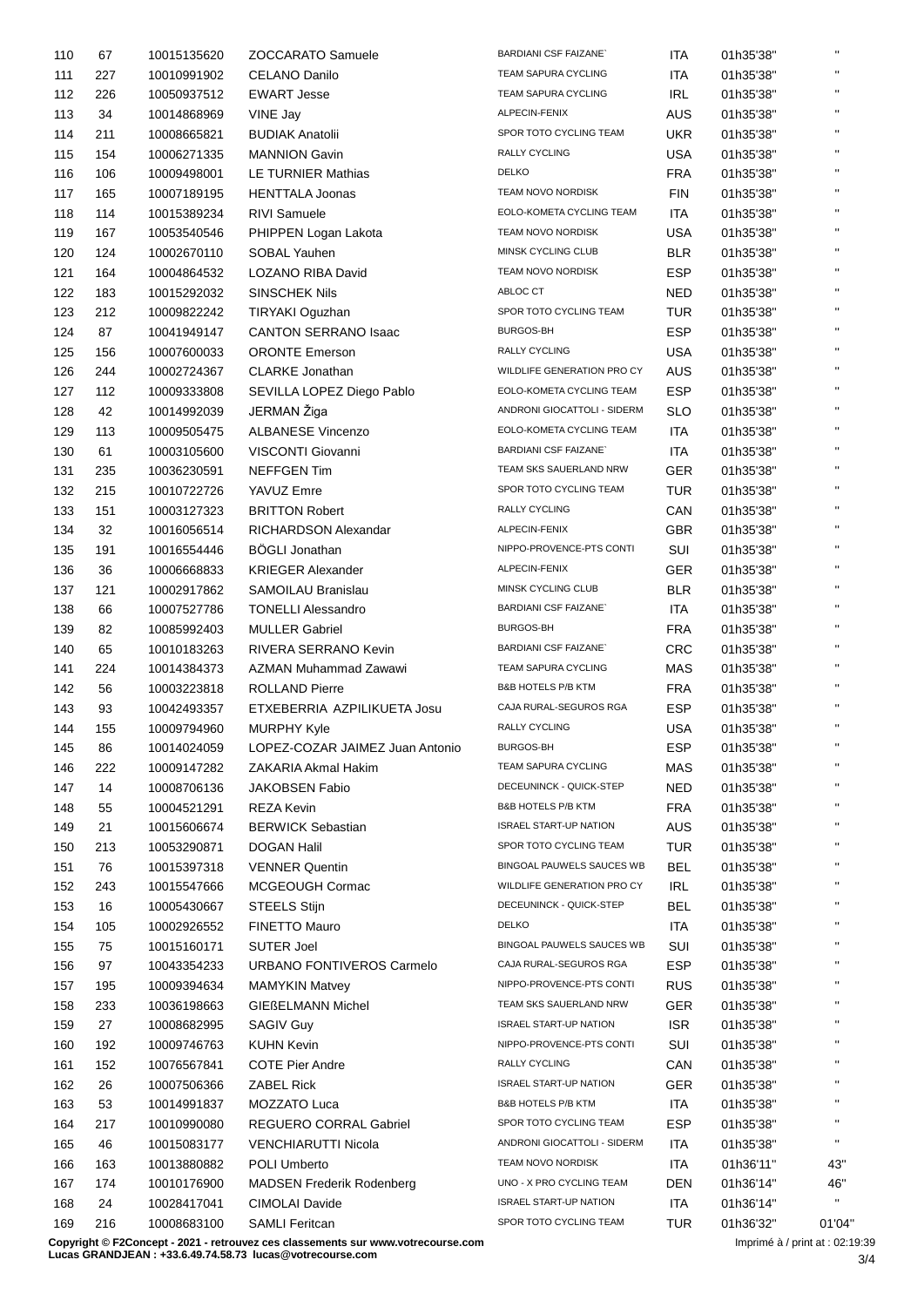| 170 | 10005391564 | BRÄNDLE Matthias | <b>ISRAEL START-UP NATION</b> | AUT        | 01h36'37" | 01'09" |
|-----|-------------|------------------|-------------------------------|------------|-----------|--------|
| 171 | 10019889226 | TILLER Rasmus    | UNO - X PRO CYCLING TEAM      | <b>NOR</b> | 01h36'47" | 01'19" |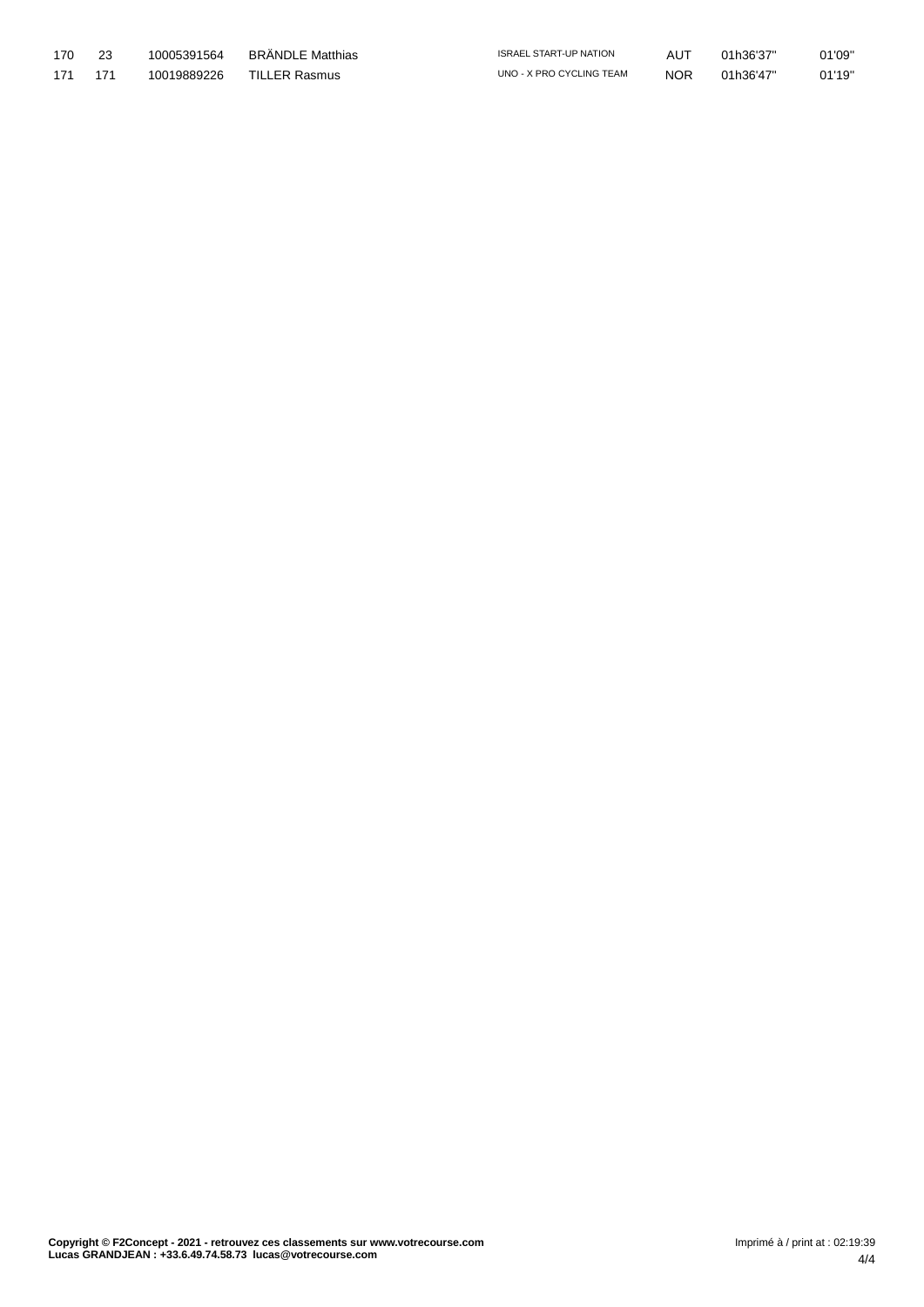

## KONYA - KONYA **CLASSEMENT PAR POINTS POINTS CLASSIFICATION**



**Date :** 11/04/2021

**Organisateur - Organiser :** TURKISH CYCLING FEDERATION

**Epreuve - Race :** 56th PRESIDENTIAL CYCLING TOUR OF TURKEY

| Rq      | Dos. | Nom Prénom                  | Nat.       | Equipe     | Pts            | Bon. | Rg<br><b>Rk</b> | Dos.<br>Bib. | Nom Prénom<br>Last name First name | UCI ID                     | Equipe<br>Team           | Pts            |
|---------|------|-----------------------------|------------|------------|----------------|------|-----------------|--------------|------------------------------------|----------------------------|--------------------------|----------------|
|         |      | km 36 - Sprint Prime        |            |            |                |      | $\mathbf{1}$    | 153          | DE KLEIJN Arvid                    | 10009817693                | <b>RLY</b>               | 15             |
|         |      |                             |            |            |                |      | $\overline{2}$  | 173          | <b>HALVORSEN Kristoffer</b>        | 10010023316                | <b>UXT</b>               | 14             |
| 1       | 73   | <b>DEBIE Sean</b>           | <b>BEL</b> | <b>BWB</b> | 5              | 3"   | 3               | 101          | <b>BARBIER Pierre</b>              | 10009431515                | <b>DKO</b>               | 13             |
| 2       | 186  | <b>SLIK Ivar</b>            | <b>NED</b> | <b>ABC</b> | 3              | 2"   | $\overline{4}$  | 12           | <b>CAVENDISH Mark</b>              | 10003292324                | <b>DQT</b>               | 12             |
|         |      |                             |            |            |                |      | 5               | 31           | PHILIPSEN Jasper                   | 10014827543                | <b>AFC</b>               | 11             |
| 3       | 202  | <b>BUTS Vitaliy</b>         | <b>UKR</b> | <b>SBB</b> | $\mathbf{1}$   | 1"   | 6               | 22           | <b>GREIPEL André</b>               | 10002214311                | <b>ISN</b>               | 1 <sub>0</sub> |
|         |      |                             |            |            |                |      | $\overline{7}$  | 62           | <b>LONARDI Giovanni</b>            | 10014704978                | <b>BCF</b>               | ç              |
| Arrivée |      |                             |            |            |                |      | 8               | 116          | <b>BELLETTI Manuel</b>             | 10003073062                | EOK                      |                |
|         |      |                             |            |            |                |      | 9               | 83           | PEÑALVER ANIORTE Manuel            | 10015391153                | <b>BBH</b>               |                |
| -1      | 153  | DE KLEIJN Arvid             | <b>NED</b> | <b>RLY</b> | 15             | 10"  | 10              | 103          | <b>GROSU Eduard-Michael</b>        | 10006875159                | <b>DKO</b>               |                |
| 2       | 173  | <b>HALVORSEN Kristoffer</b> | <b>NOR</b> | <b>UXT</b> | 14             | 6"   | 11              | 73           | <b>DEBIE Sean</b>                  | 10006242841                | <b>BWB</b>               |                |
|         |      |                             |            |            |                |      | 12              | 137          | LOBATO DEL VALLE Juan Jose         | 10051354511                | <b>EUS</b>               |                |
| 3       | 101  | <b>BARBIER Pierre</b>       | <b>FRA</b> | <b>DKO</b> | 13             | 4"   | 13<br>14        | 184<br>186   | PLUTO Martin<br><b>SLIK Ivar</b>   | 10014921210<br>10007295996 | <b>ABC</b><br><b>ABC</b> |                |
| 4       | 12   | <b>CAVENDISH Mark</b>       | <b>GBR</b> | <b>DQT</b> | 12             |      | 15              | 234          | <b>KULBE Lars</b>                  | 10036201693                | SVL                      |                |
| 5       | 31   | PHILIPSEN Jasper            | <b>BEL</b> | <b>AFC</b> | 11             |      | 16              | 162          | PERON Andrea                       | 10005660336                | <b>TNN</b>               |                |
|         |      |                             |            |            |                |      | 17              | 202          | <b>BUTS Vitaliy</b>                | 10003260190                | <b>SBB</b>               |                |
| 6       | 22   | <b>GREIPEL André</b>        | <b>GER</b> | <b>ISN</b> | 10             |      | 18              | 175          | WÆRENSKJOLD Søren                  | 10015603745                | <b>UXT</b>               |                |
| 7       | 62   | <b>LONARDI Giovanni</b>     | <b>ITA</b> | <b>BCF</b> | 9              |      |                 |              |                                    |                            |                          |                |
| 8       | 116  | <b>BELLETTI Manuel</b>      | <b>ITA</b> | <b>EOK</b> | 8              |      |                 |              |                                    |                            |                          |                |
| 9       | 83   | PEÑALVER ANIORTE Manuel     | <b>ESP</b> | <b>BBH</b> | $\overline{7}$ |      |                 |              |                                    |                            |                          |                |
| 10      | 103  | <b>GROSU Eduard-Michael</b> | <b>ROU</b> | <b>DKO</b> | 6              |      |                 |              |                                    |                            |                          |                |
| 11      | 137  | LOBATO DEL VALLE Juan Jose  | <b>ESP</b> | <b>EUS</b> | 5              |      |                 |              |                                    |                            |                          |                |
| 12      | 184  | <b>PLUTO Martin</b>         | LAT        | <b>ABC</b> | 4              |      |                 |              |                                    |                            |                          |                |
| 13      | 234  | <b>KULBE Lars</b>           | <b>GER</b> | SVL        | 3              |      |                 |              |                                    |                            |                          |                |
| 14      | 162  | <b>PERON</b> Andrea         | <b>ITA</b> | <b>TNN</b> | $\overline{2}$ |      |                 |              |                                    |                            |                          |                |
| 15      | 175  | WÆRENSKJOLD Søren           | <b>NOR</b> | <b>UXT</b> | 1              |      |                 |              |                                    |                            |                          |                |
|         |      |                             |            |            |                |      |                 |              |                                    |                            |                          |                |

**Etape - Stage :** 1

#### **Classement de l'étape - Stage classification Classement général - General classification**

| Nat.       | Equipe     | Pts | Bon. | Rg<br><b>Rk</b> | Dos.<br>Bib. | Nom Prénom<br>Last name First name | UCI ID      | Equipe<br>Team | Pts            |
|------------|------------|-----|------|-----------------|--------------|------------------------------------|-------------|----------------|----------------|
|            |            |     |      | 1               | 153          | DE KLEIJN Arvid                    | 10009817693 | <b>RLY</b>     | 15             |
|            |            |     |      | $\overline{2}$  | 173          | <b>HALVORSEN Kristoffer</b>        | 10010023316 | <b>UXT</b>     | 14             |
| BEL        | <b>BWB</b> | 5   | 3"   | 3               | 101          | <b>BARBIER Pierre</b>              | 10009431515 | <b>DKO</b>     | 13             |
| NED        | <b>ABC</b> | 3   | 2"   | 4               | 12           | <b>CAVENDISH Mark</b>              | 10003292324 | <b>DQT</b>     | 12             |
|            |            |     |      | 5               | 31           | PHILIPSEN Jasper                   | 10014827543 | <b>AFC</b>     | 11             |
| UKR.       | <b>SBB</b> | 1   | 1"   | 6               | 22           | GREIPEL André                      | 10002214311 | <b>ISN</b>     | 10             |
|            |            |     |      | 7               | 62           | <b>LONARDI Giovanni</b>            | 10014704978 | <b>BCF</b>     | 9              |
|            |            |     |      | 8               | 116          | <b>BELLETTI Manuel</b>             | 10003073062 | <b>EOK</b>     | 8              |
|            |            |     |      | 9               | 83           | PEÑALVER ANIORTE Manuel            | 10015391153 | <b>BBH</b>     | 7              |
| NED        | <b>RLY</b> | 15  | 10"  | 10              | 103          | <b>GROSU Eduard-Michael</b>        | 10006875159 | <b>DKO</b>     | 6              |
|            |            |     |      | 11              | 73           | <b>DEBIE Sean</b>                  | 10006242841 | <b>BWB</b>     | 5              |
| <b>NOR</b> | <b>UXT</b> | 14  | 6"   | 12              | 137          | LOBATO DEL VALLE Juan Jose         | 10051354511 | <b>EUS</b>     | 5              |
| FRA        | <b>DKO</b> | 13  | 4"   | 13              | 184          | PLUTO Martin                       | 10014921210 | <b>ABC</b>     | $\overline{4}$ |
|            |            |     |      | 14              | 186          | <b>SLIK Ivar</b>                   | 10007295996 | <b>ABC</b>     | 3              |
| <b>GBR</b> | <b>DQT</b> | 12  |      | 15              | 234          | <b>KULBE Lars</b>                  | 10036201693 | SVL            | 3              |
| BEL        | <b>AFC</b> | 11  |      | 16              | 162          | <b>PERON</b> Andrea                | 10005660336 | <b>TNN</b>     | $\overline{2}$ |
| GER        | <b>ISN</b> | 10  |      | 17              | 202          | <b>BUTS Vitaliy</b>                | 10003260190 | <b>SBB</b>     | 1              |
|            |            |     |      | 18              | 175          | WÆRENSKJOLD Søren                  | 10015603745 | <b>UXT</b>     | 1              |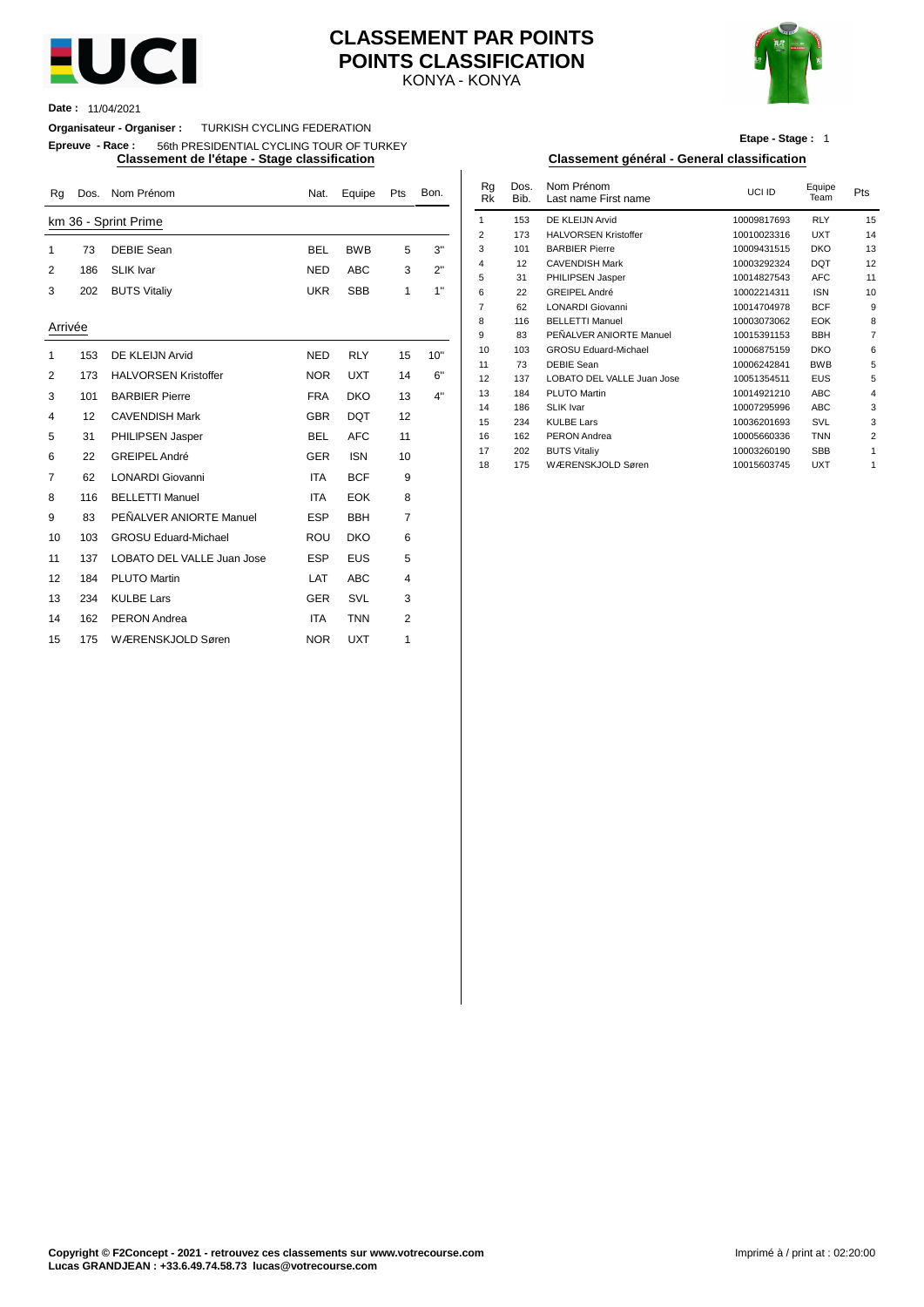

# **MEILLEUR GRIMPEUR MOUNTAIN CLASSIFICATION**



KONYA - KONYA

11/04/2021 **Date :**

#### **Organisateur - Organiser : TURKISH CYCLING FEDERATION**

#### $E$ preuve  $-$  **Race** : 56th PRESIDENTIAL CYCLING TOUR OF TURKEY

# **Classement de l'étape - Stage classification Classement général - General classification**

| Rg<br>Rk | Dos.<br><b>Bib</b> | Nom Prénom<br>Last name First name | Nat.       | Equipe<br>Геаm | Pts | Bon. | Rg<br>Rk       | Dos<br><b>Bib</b> |
|----------|--------------------|------------------------------------|------------|----------------|-----|------|----------------|-------------------|
|          |                    | km 52.3 - Mountain Prime - CAT 3   |            |                |     |      |                | 186               |
|          | 186                | <b>SLIK Ivar</b>                   | <b>NFD</b> | ABC            | 3   |      | $\overline{2}$ | 73                |
|          | 73                 | DEBIE Sean                         | <b>BEL</b> | <b>BWB</b>     | 2   |      | 3              | 202               |
|          | 202                | <b>BUTS Vitaliy</b>                | <b>UKR</b> | <b>SBB</b>     |     |      |                |                   |

| Etape - Stage: 1                         |  |
|------------------------------------------|--|
| comont gónóral - Gonoral classification: |  |

| Bon. | Ra<br>Rk | Bib | Dos. Nom Prénom<br>Last name First name | UCI ID      | Equipe<br>Team | Pts           |
|------|----------|-----|-----------------------------------------|-------------|----------------|---------------|
|      |          |     | 186 SLIK Ivar                           | 10007295996 | ABC.           | 3             |
|      |          | 73  | DEBIE Sean                              | 10006242841 | <b>BWB</b>     | $\mathcal{P}$ |
|      |          |     | 202 BUTS Vitaliy                        | 10003260190 | <b>SBB</b>     |               |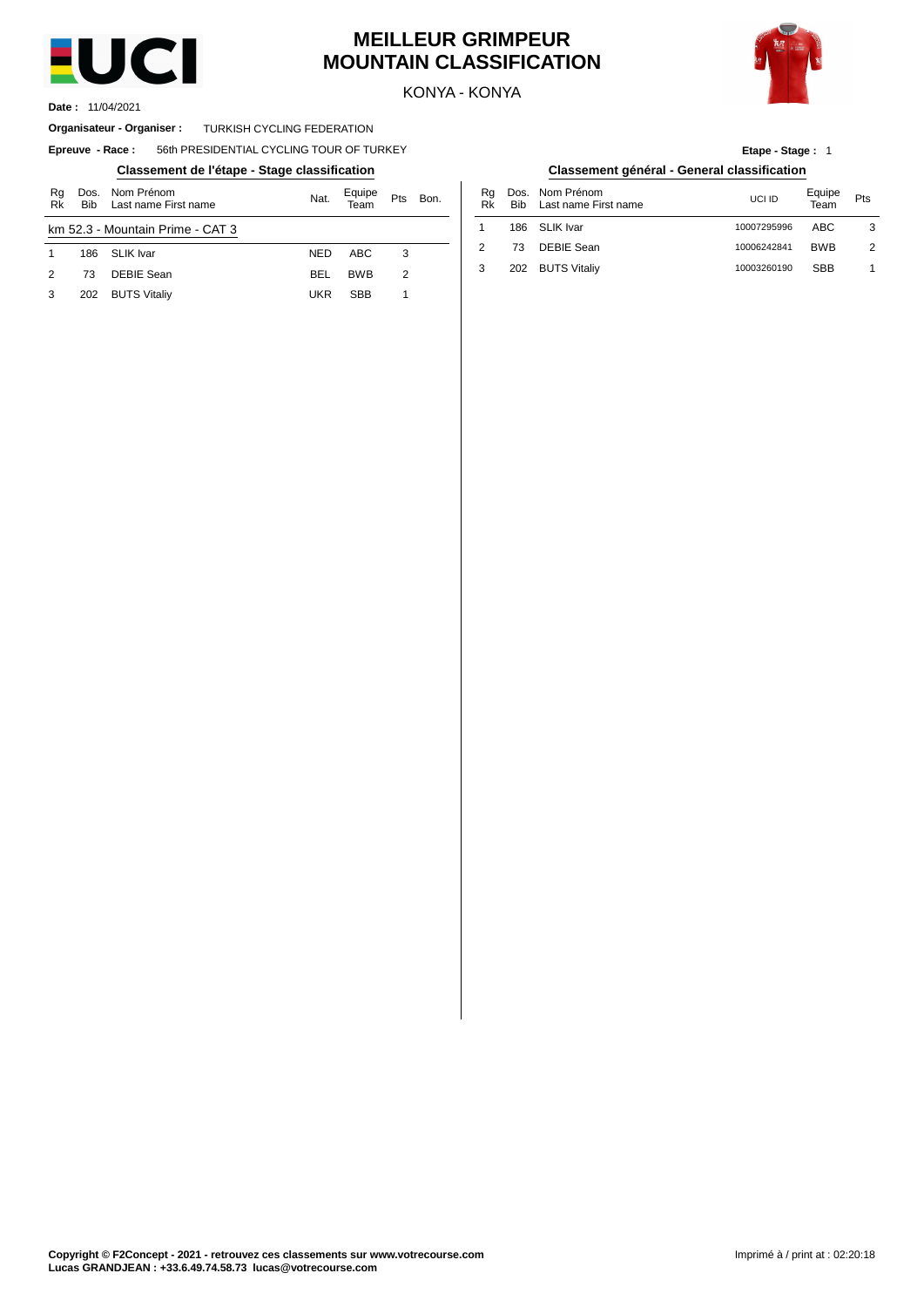

# **CLASSEMENT Beauties of Turkey Sprint Beauties of Turkey Sprint CLASSIFICATION**

KONYA - KONYA



**Etape - Stage :** 1

**Date :** 11/04/2021

**Organisateur - Organiser :** TURKISH CYCLING FEDERATION

**Epreuve - Race :** 56th PRESIDENTIAL CYCLING TOUR OF TURKEY

| Rq |     | Dos. Nom Prénom                     | Nat.       | Equipe     | Pts | Bon. | Ra<br>Rk | Dos.<br>Bib | Nom Prénom<br>Last name First name | N° licence UCI<br>UCI Code | Equipe<br>Team | Pts |
|----|-----|-------------------------------------|------------|------------|-----|------|----------|-------------|------------------------------------|----------------------------|----------------|-----|
|    |     | km 54.8 - Beauties of Turkey Sprint |            |            |     |      |          |             | DEBIE Sean                         |                            | <b>BWB</b>     | 5   |
|    | 73  | <b>DEBIE Sean</b>                   | <b>BEL</b> | <b>BWB</b> | 5   |      |          | 186         | SLIK Ivar                          |                            | ABC            | G   |
| 2  | 186 | <b>SLIK Ivar</b>                    | <b>NED</b> | <b>ABC</b> | 3   |      |          | 212         | TIRYAKI Oguzhan                    |                            | <b>STC</b>     |     |
| 3  | 212 | TIRYAKI Oguzhan                     | TUR        | <b>STC</b> |     |      |          |             |                                    |                            |                |     |

#### **Classement de l'étape - Stage classification Classement général - General classification**

| Nat. | Equipe     | <b>Pts</b> | Bon.     | Ra<br>Rk | <b>Bib</b> | Dos. Nom Prénom<br>Last name First name | N° licence UCI<br>UCI Code | Equipe<br>Team | Pts |
|------|------------|------------|----------|----------|------------|-----------------------------------------|----------------------------|----------------|-----|
|      |            |            |          |          | 73         | DEBIE Sean                              |                            | <b>BWB</b>     | 5   |
| BEL  | <b>BWB</b> | 5          | $\Omega$ | 2        |            | 186 SLIK Ivar                           |                            | <b>ABC</b>     | 3   |
| NED  | <b>ABC</b> |            | 0        |          |            | 212 TIRYAKI Oguzhan                     |                            | <b>STC</b>     |     |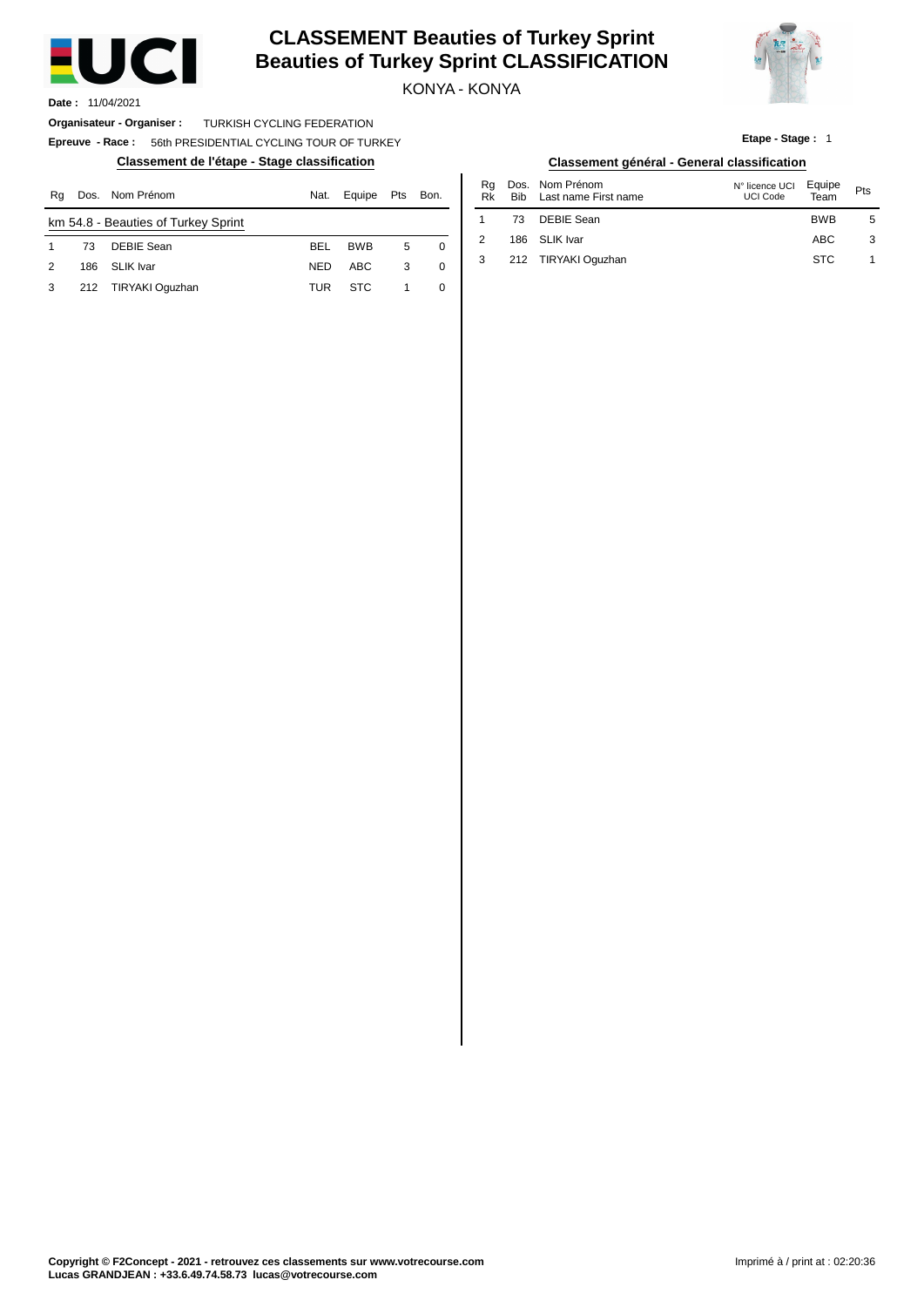

## **CLASSEMENT PAR EQUIPE - TEAM CLASSIFICATION**

KONYA - KONYA

1

3



#### **Date :** 11/04/2021

**Organisateur - Organiser :** TURKISH CYCLING FEDERATION

**Epreuve - Race :** 56th PRESIDENTIAL CYCLING TOUR OF TURKEY

| Rg<br>Rk     | Equipe<br>Team                                                    | Temps<br>Time | Ecart<br>Gap |
|--------------|-------------------------------------------------------------------|---------------|--------------|
| $\mathbf{1}$ | <b>DELKO</b>                                                      | 04h46'54"     |              |
| 2            | 101 - 103 - 107<br>ABLOC CT                                       | 04h46'54"     |              |
|              | 184 - 187 - 185                                                   |               |              |
| 3            | DECEUNINCK - QUICK-STEP                                           | 04h46'54"     |              |
| 4            | 12 - 13 - 11<br>EOLO-KOMETA CYCLING TEAM<br>116 - 117 - 115       | 04h46'54"     |              |
| 5            | <b>ASTANA - PREMIER TECH</b>                                      | 04h46'54"     |              |
| 6            | $4 - 3 - 7$<br>WILDLIFE GENERATION PRO CYCLING<br>246 - 242 - 245 | 04h46'54"     |              |
| 7            | BINGOAL PAUWELS SAUCES WB<br>$71 - 77 - 72$                       | 04h46'54"     |              |
| 8            | UNO - X PRO CYCLING TEAM<br>173 - 175 - 177                       | 04h46'54"     |              |
| 9            | <b>BURGOS-BH</b>                                                  | 04h46'54"     |              |
| 10           | $83 - 84 - 85$<br>ALPECIN-FENIX                                   | 04h46'54"     |              |
| 11           | $31 - 35 - 33$<br>ANDRONI GIOCATTOLI - SIDERMEC                   | 04h46'54"     |              |
| 12           | $41 - 44 - 45$<br><b>TEAM NOVO NORDISK</b>                        | 04h46'54"     |              |
| 13           | 162 - 161 - 166<br>EUSKALTEL - EUSKADI                            | 04h46'54"     |              |
|              | 137 - 134 - 131                                                   |               |              |
| 14           | SALCANO SAKARYA BB<br>$205 - 203 - 202$                           | 04h46'54"     |              |
| 15           | TEAM SKS SAUERLAND NRW<br>234 - 231 - 236                         | 04h46'54"     |              |
| 16           | <b>RALLY CYCLING</b>                                              | 04h46'54"     |              |
| 17           | 153 - 157 - 154<br>CAJA RURAL-SEGUROS RGA                         | 04h46'54"     |              |
| 18           | 94 - 95 - 96<br>MINSK CYCLING CLUB                                | 04h46'54"     |              |
| 19           | 123 - 126 - 127<br><b>B&amp;B HOTELS P/B KTM</b>                  | 04h46'54"     |              |
|              | $57 - 54 - 52$                                                    |               |              |
| 20           | <b>BARDIANI CSF FAIZANE</b><br>$62 - 64 - 63$                     | 04h46'54"     |              |
| 21           | NIPPO-PROVENCE-PTS CONTI<br>193 - 196 - 197                       | 04h46'54"     |              |
| 22           | <b>TEAM SAPURA CYCLING</b><br>221 - 225 - 223                     | 04h46'54"     |              |
| 23           | GAZPROM-RUSVELO                                                   | 04h46'54"     |              |
| 24           | 142 - 147 - 143<br><b>ISRAEL START-UP NATION</b>                  | 04h46'54"     |              |
| 25           | $22 - 25 - 21$<br>SPOR TOTO CYCLING TEAM<br>214 - 211 - 212       | 04h46'54"     |              |
|              |                                                                   |               |              |

#### **Etape - Stage :** 1

#### **Classement de l'étape - Stage classification Classement général - Général classification** Rg Rk Equipe Team Temps Time Ecart Gap 2 ABLOC CT 4 5 6 7 8 UNO - X PRO CYCLING TEAM 9 10 ALPECIN-FENIX 11 ANDRONI GIOCATTOLI - SIDERMEC 12 TEAM NOVO NORDISK 13 EUSKALTEL - EUSKADI 14 SALCANO SAKARYA BB DELKO DECEUNINCK - QUICK-STEP EOLO-KOMETA CYCLING TEAM ASTANA - PREMIER TECH WILDLIFE GENERATION PRO CYCLING BINGOAL PAUWELS SAUCES WB BURGOS-BH 04h46'54'' 04h46'54'' 04h46'54'' 04h46'54'' 04h46'54'' 04h46'54'' 04h46'54'' 04h46'54'' 04h46'54'' 04h46'54'' 04h46'54'' 04h46'54'' 04h46'54'' 04h46'54''

| $15 -$ | TEAM SKS SAUERLAND NRW        | 04h46'54" |
|--------|-------------------------------|-----------|
| 16     | <b>RALLY CYCLING</b>          | 04h46'54" |
|        | 17 CAJA RURAL-SEGUROS RGA     | 04h46'54" |
| 18     | MINSK CYCLING CLUB            | 04h46'54" |
| 19     | <b>B&amp;B HOTELS P/B KTM</b> | 04h46'54" |
| 20     | <b>BARDIANI CSF FAIZANE</b>   | 04h46'54" |
|        | 21 NIPPO-PROVENCE-PTS CONTI   | 04h46'54" |
|        | 22 TEAM SAPURA CYCLING        | 04h46'54" |
| 23     | GAZPROM-RUSVELO               | 04h46'54" |
| 24     | <b>ISRAEL START-UP NATION</b> | 04h46'54" |

25 SPOR TOTO CYCLING TEAM 04h46'54''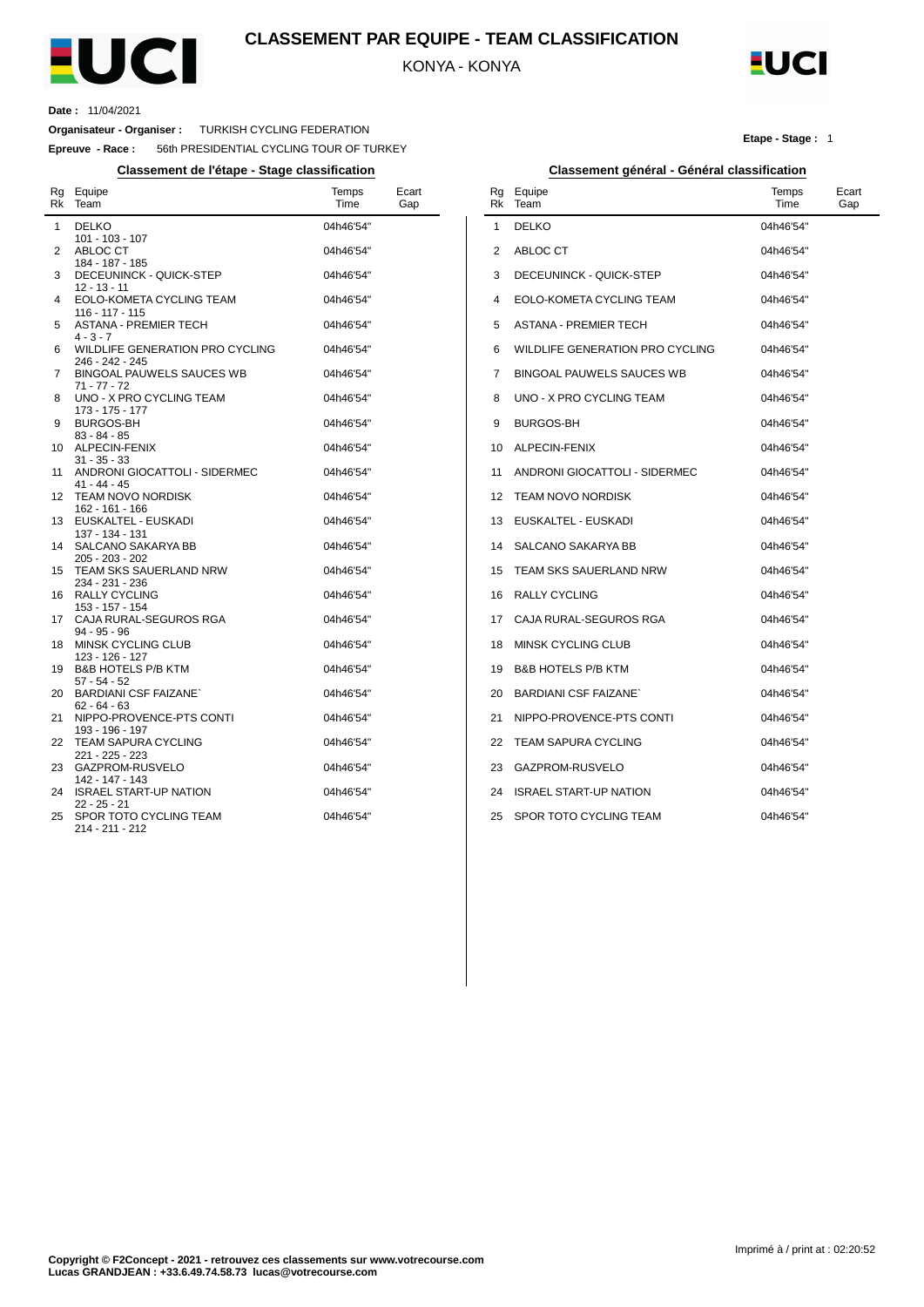## KONYA - KONYA **ORDRE DES VOITURES POUR L'ETAPE N° 2 CONVOY ORDER FOR STAGE 2**

12/04/2021 **Date :**

**Organisateur - Organiseur : TURKISH CYCLING FEDERATION** 

56th PRESIDENTIAL CYCLING TOUR OF TURKEY **Epreuve - Race :**

| Rang<br>Rank   | Equipe<br>Team                         |
|----------------|----------------------------------------|
| 1              | <b>RALLY CYCLING</b>                   |
| $\overline{2}$ | <b>UNO - X PRO CYCLING TEAM</b>        |
| 3              | <b>DELKO</b>                           |
| 4              | <b>BINGOAL PAUWELS SAUCES WB</b>       |
| 5              | ABLOC CT                               |
| 6              | <b>SALCANO SAKARYA BB</b>              |
| $\overline{7}$ | <b>DECEUNINCK - QUICK-STEP</b>         |
| 8              | <b>ALPECIN-FENIX</b>                   |
| 9              | <b>ISRAEL START-UP NATION</b>          |
| 10             | <b>BARDIANI CSF FAIZANE</b>            |
| 11             | EOLO-KOMETA CYCLING TEAM               |
| 12             | <b>BURGOS-BH</b>                       |
| 13             | EUSKALTEL - EUSKADI                    |
| 14             | <b>TEAM SKS SAUERLAND NRW</b>          |
| 15             | <b>TEAM NOVO NORDISK</b>               |
| 16             | <b>ASTANA - PREMIER TECH</b>           |
| 17             | SPOR TOTO CYCLING TEAM                 |
| 18             | <b>ANDRONI GIOCATTOLI - SIDERMEC</b>   |
| 19             | <b>WILDLIFE GENERATION PRO CYCLING</b> |
| 20             | <b>TEAM SAPURA CYCLING</b>             |
| 21             | <b>MINSK CYCLING CLUB</b>              |
| 22             | CAJA RURAL-SEGUROS RGA                 |
| 23             | NIPPO-PROVENCE-PTS CONTI               |
| 24             | <b>B&amp;B HOTELS P/B KTM</b>          |
| 25             | GAZPROM-RUSVELO                        |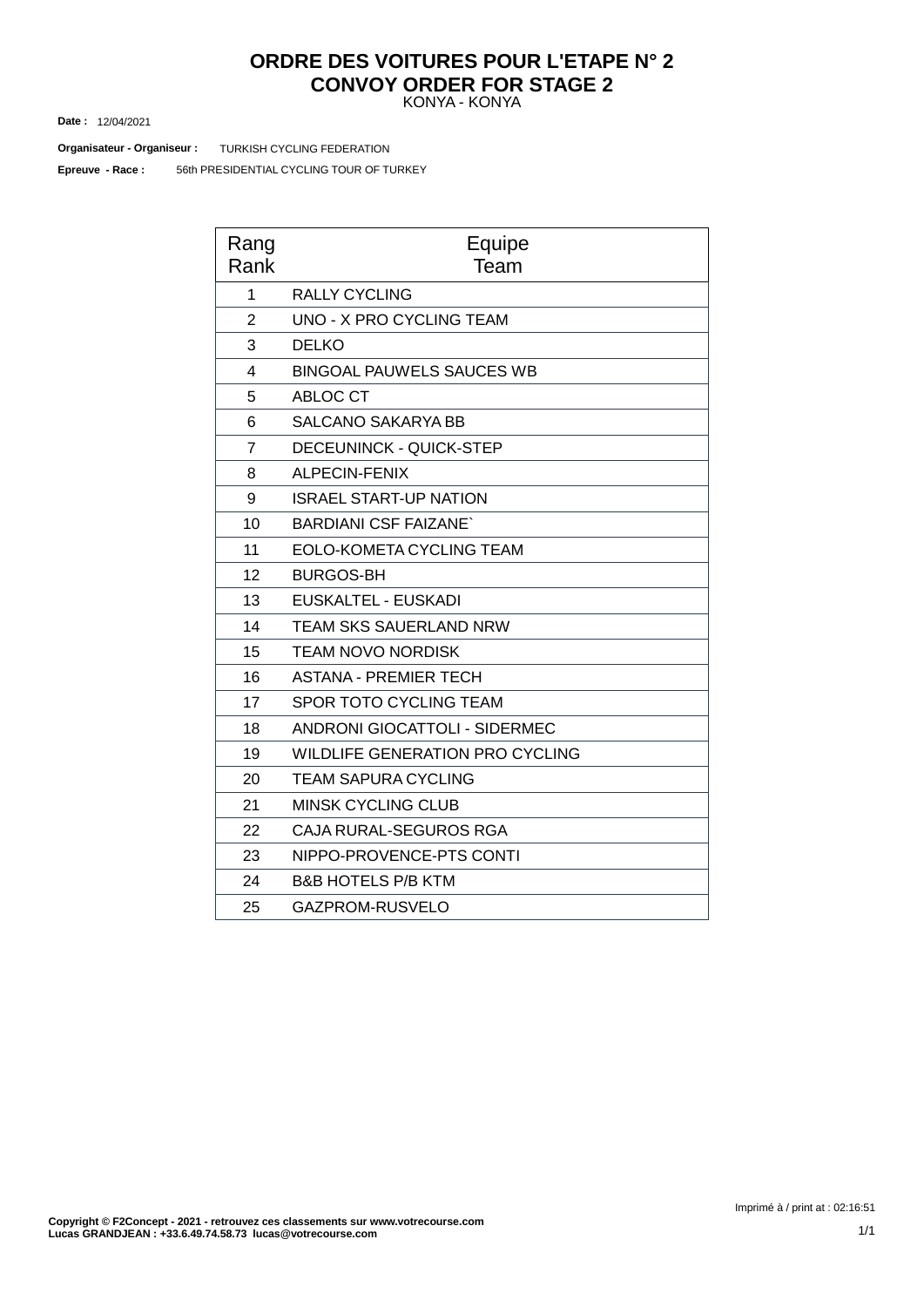## **GRILLE - GRID**

## **Etape** - Stage : 2 2

| ASTANA - PREMIER<br>TECH                   | $\mathbf{1}$<br><b>KUDUS Merhawi</b><br>41eme à 10"(38)                | $\overline{2}$<br><b>CONTRERAS PINZON</b><br>Rodrigo<br>83eme à 10"(82). | 3<br><b>GIDICH Yevgeniy</b><br>27eme à 10"(24)                     | 4<br><b>BRUSSENSKIY Gleb</b><br>20eme à 10"(17)                     | 5<br>ROMO OLIVER Javier<br>62eme à 10"(59)             | 6<br><b>STALNOV Nikita</b><br>44eme à 10"(41)                | 7<br>ZAKHAROV Artyom<br>39eme à 10"(36)                        |
|--------------------------------------------|------------------------------------------------------------------------|--------------------------------------------------------------------------|--------------------------------------------------------------------|---------------------------------------------------------------------|--------------------------------------------------------|--------------------------------------------------------------|----------------------------------------------------------------|
| <b>DECEUNINCK -</b><br>QUICK-STEP          | 11<br>ARCHBOLD Shane<br>47eme à 10"(44)                                | 12<br><b>CAVENDISH Mark</b><br>7eme à 10"(4)                             | 13<br><b>IODEG CHAGUI Alvaro</b><br>Jose<br>21eme à 10"(18)        | 14<br>JAKOBSEN Fabio<br>147eme à 10"(147)                           | 15<br><b>KEISSE IIjo</b><br>98eme à 10"(98)            | 16<br><b>STEELS Stijn</b><br>153eme à 10"(153)               |                                                                |
| <b>ISRAEL START-UP</b><br><b>NATION</b>    | 21<br><b>BERWICK Sebastian</b><br>149eme à 10"(149)                    | 22<br>GREIPEL André<br>9eme à 10"(6)                                     | 23<br><b>BRÄNDLE Matthias</b><br>170eme à 01'09"(164)              | 24<br>CIMOLAI Davide<br>168eme à 46"(162)                           | 25<br><b>DOWSETT Alex</b><br>81eme à 10"(80)           | 26<br><b>ZABEL Rick</b><br>162eme à 10"(168)                 | 27<br><b>SAGIV Guy</b><br>159eme à 10"(159)                    |
| ALPECIN-FENIX                              | 31<br>PHILIPSEN Jasper<br>8eme à 10"(5)                                | 32<br><b>RICHARDSON</b><br>Alexandar<br>134eme à 10"(134)                | 33<br><b>MEISEN Marcel</b><br>58eme à 10"(55)                      | 34<br>VINE Jay<br>113eme à 10"(113)                                 | 35<br><b>TAMINIAUX Lionel</b><br>53eme à 10"(50)       | 36<br><b>KRIEGER Alexander</b><br>136eme à 10"(136)          | 37<br>MODOLO Sacha<br>61eme à 10"(58)                          |
| ANDRONI<br>GIOCATTOLI -                    | 41<br><b>MALUCELLI Matteo</b><br>24eme à 10"(21)                       | 42<br>JERMAN Žiga<br>128eme à 10"(128)                                   | 43                                                                 | 44<br><b>RUMAC Josip</b><br>34eme à 10"(31)                         | 45<br>SEPULVEDA Eduardo<br>63eme à 10"(60)             | 46<br><b>VENCHIARUTTI Nicola</b><br>165eme à 10"(171)        | 47<br>VIGO DEL ARCO Marti<br>105eme à 10"(105)                 |
| <b>B&amp;B HOTELS P/B</b><br>KTM           | 51<br><b>CHEVALIER Maxime</b><br>103eme à 10"(103)                     | 52<br><b>GAUTIER Cyril</b><br>60eme à 10"(57)                            | 53<br>MOZZATO Luca<br>163eme à 10"(169)                            | 54<br>PACHER Quentin<br>57eme à 10"(54)                             | 55<br><b>REZA Kevin</b><br>148eme à 10"(148)           | 56<br><b>ROLLAND Pierre</b><br>142eme à 10"(142)             | 57<br><b>SCHONBERGER</b><br>Sebastian<br>54eme à 10"(51)       |
| <b>BARDIANI CSF</b><br><b>FAIZANE</b>      | 61<br>VISCONTI Giovanni<br>130eme à 10"(130)                           | 62<br>LONARDI Giovanni<br>10eme à 10"(7)                                 | 63<br><b>MAESTRI Mirco</b><br>109eme à 10"(109)                    | 64<br>MARENGO Umberto<br>70eme à 10"(68)                            | 65<br>RIVERA SERRANO<br>Kevin<br>140eme à 10"(140)     | 66<br><b>TONELLI Alessandro</b><br>138eme à 10"(138)         | 67<br>ZOCCARATO Samuele<br>110eme à 10"(110)                   |
| <b>BINGOAL PAUWELS</b><br><b>SAUCES WB</b> | $\overline{71}$<br><b>ANIOLKOWSKI</b><br>Stanislaw<br>19eme à 10"(16). | 72<br><b>CASTRIQUE Jonas</b><br>42eme à 10"(39)                          | 73<br><b>DEBIE Sean</b><br>4eme à 07"(73)                          | 74<br>PAQUOT Tom<br>90eme à 10"(89)                                 | 75<br><b>SUTER Joel</b><br>155eme à 10"(155)           | 76<br><b>VENNER Quentin</b><br>151eme à 10"(151)             | 77<br><b>VERCAMST Wesley</b><br>32eme à 10"(29)                |
| <b>BURGOS-BH</b>                           | 81<br>RUBIO HERNANDEZ<br>Diego<br>82eme à 10"(81).                     | 82<br><b>MULLER Gabriel</b><br>139eme à 10"(139)                         | 83<br>PEÑALVER ANIORTE<br>Manuel<br>12eme à 10"(9).                | 84<br><b>SMIT Willem Jakobus</b><br>37eme à 10"(34)                 | 85<br><b>BOL Jetse</b><br>56eme à 10"(53)              | 86<br>OPEZ-COZAR JAIMEZ<br>Juan Antonio<br>145eme à 10"(145) | 87<br><b>CANTON SERRANO</b><br>Isaac<br>124eme à 10"(124)      |
| <b>CAJA</b><br>RURAL-SEGUROS               | 91<br>GARCIA SOSA Jhojan<br>Orlando<br>106eme à 10"(106)               | 92<br><b>BAGÜES</b><br><b>KALPARSORO Aritz</b><br>79eme à 10"(78).       | 93<br><b>ETXEBERRIA</b><br>AZPILIKUETA Josu<br>143eme à 10"(143)   | 94<br><b>GONZALEZ LOPEZ</b><br>David<br>38eme à 10"(35).            | 95<br>NICOLAU BELTRAN<br>Joel<br>52eme à 10"(49)       | 96<br><b>SAEZ BENITO Hector</b><br>76eme à 10"(75)           | 97<br><b>JRBANO FONTIVEROS</b><br>Carmelo<br>156eme à 10"(156) |
| <b>DELKO</b>                               | 101<br><b>BARBIER Pierre</b><br>3eme à 06"(3)                          | 102<br><b>BERTHET Clément</b><br>51eme à 10"(48)                         | 103<br><b>GROSU Eduard-Michae</b><br>13eme à 10"(10)               | 104<br><b>FERNANDEZ CRUZ</b><br>Delio<br>68eme à 10"(66).           | 105<br><b>FINETTO Mauro</b><br>154eme à 10"(154)       | 106<br><b>LE TURNIER Mathias</b><br>116eme à 10"(116)        | 107<br>DIAZ GALLEGO Jose<br>Manuel<br>45eme à 10"(42).         |
| EOLO-KOMETA<br><b>CYCLING TEAM</b>         | 111<br><b>GAVAZZI Francesco</b><br>100eme à 10"(100)                   | 112<br>SEVILLA LOPEZ Diego<br>Pablo<br>127eme à 10"(127)                 | 113<br><b>ALBANESE Vincenzo</b><br>129eme à 10"(129)               | 114<br>RIVI Samuele<br>118eme à 10"(118)                            | 115<br><b>WACKERMANN Luca</b><br>49eme à 10"(46)       | 116<br><b>BELLETTI Manuel</b><br>11eme à 10"(8)              | 117<br>FRAPPORTI Mattia<br>22eme à 10"(19)                     |
| <b>MINSK CYCLING</b><br><b>CLUB</b>        | 121<br>SAMOILAU Branislau<br>137eme à 10"(137)                         | 122<br>STROKAU Vasili<br>80eme à 10"(79)                                 | 123<br>SHAUCHENKA Siarhei<br>36eme à 10"(33)                       | 124<br>SOBAL Yauhen<br>120eme à 10"(120)                            | 125<br><b>BAZHKOU Stanislau</b><br>88eme à 10"(87)     | 126<br>SHNYRKO Aliaksei<br>59eme à 10"(56)                   | 127<br>CHARNIAUSKI Ivan<br>74eme à 10"(72)                     |
| <b>EUSKALTEL -</b><br><b>EUSKADI</b>       | 131<br><b>IRIZAR LASKURAIN</b><br>Julen<br>78eme à 10"(77)             | 132<br><b>BRAVO OIARBIDE</b><br>Garikoitz<br>94eme à 10"(94).            | 133<br><b>AZURMENDI</b><br>SAGASTIBELTZA Ibai<br>96eme à 10"(96).  | 134<br><b>GOIKOETXEA</b><br><b>GOIOGANA Peio</b><br>50eme à 10"(47) | 135<br><b>BALLARIN MANSO Iker</b><br>108eme à 10"(108) | 136<br>ARANBURU ARRUTI<br>Jokin<br>95eme à 10"(95)           | 137<br>LOBATO DEL VALLE<br>Juan Jose<br>14eme à 10"(11)        |
| GAZPROM-RUSVEL<br>O                        | 141<br>CHERKASOV Nikolay<br>93eme à 10"(92)                            | 142<br>CIMA Damiano<br>64eme à 10"(62)                                   | 143<br><b>NYCH Artem</b><br>84eme à 10"(83)                        | 145<br>SHALUNOV Evgeny<br>85eme à 10"(84)                           | 146<br><b>KUZMIN Anton</b><br>102eme à 10"(102)        | 147<br><b>BOEV</b> laor<br>66eme à 10"(64)                   |                                                                |
| <b>RALLY CYCLING</b>                       | 151<br><b>BRITTON Robert</b><br>133eme à 10"(133)                      | 152<br><b>COTE Pier Andre</b><br>161eme à 10"(167)                       | 153<br>DE KLEIJN Arvid<br>1er en 01h35'28"(1)                      | 154<br><b>MANNION Gavin</b><br>115eme à 10"(115)                    | 155<br><b>MURPHY Kyle</b><br>144eme à 10"(144)         | 156<br><b>ORONTE Emerson</b><br>125eme à 10"(125)            | 157<br><b>ZUKOWSKY Nickolas</b><br>35eme à 10"(32)             |
| <b>TEAM NOVO</b><br><b>NORDISK</b>         | 161<br><b>KUSZTOR Péter</b><br>40eme à 10"(37)                         | 162<br>PERON Andrea<br>17eme à 10"(14)                                   | 163<br>POLI Umberto<br>166eme à 43"(160)                           | 164<br>LOZANO RIBA David<br>121eme à 10"(121)                       | 165<br><b>HENTTALA Joonas</b><br>117eme à 10"(117)     | 166<br><b>BEHRINGER Oliver</b><br>73eme à 10"(71)            | 167<br>PHIPPEN Logan Lakota<br>119eme à 10"(119)               |
| UNO - X PRO<br><b>CYCLING TEAM</b>         | 171<br><b>TILLER Rasmus</b><br>171eme à 01'19"(165)                    | 172<br>97eme à 10"(97)                                                   | 173<br>RESELL Erik NordsaeterHALVORSEN Kristoffer<br>2eme à 04"(2) | 174<br><b>MADSEN Frederik</b><br>Rodenberg<br>167eme à 46"(161)     | 175<br>WÆRENSKJOLD Søren<br>18eme à 10"(15)            | 176<br><b>CHARMIG Anthon</b><br>91eme à 10"(90)              | 177<br><b>JOHANNESSEN Anders</b><br>Halland<br>77eme à 10"(76) |
| ABLOC CT                                   | 181<br><b>APPEL Stijn</b><br>67eme à 10"(65)                           | 182<br><b>DAEMEN Stijn</b><br>92eme à 10"(91)                            | 183<br><b>SINSCHEK Nils</b><br>122eme à 10"(122)                   | 184<br><b>PLUTO Martin</b><br>15eme à 10"(12)                       | 185<br><b>DEL GROSSO Bodi</b><br>29eme à 10"(26)       | 186<br>SLIK Ivar<br>5eme à 08"(93)                           | 187<br><b>WEULINK Meindert</b><br>28eme à 10"(25)              |
| NIPPO-PROVENCE-P<br><b>TS CONTI</b>        | 191<br>BÖGLI Jonathan<br>135eme à 10"(135)                             | 192<br><b>KUHN Kevin</b><br>160eme à 10"(166)                            | 193<br>ODA Hijiri<br>43eme à 10"(40)                               | 194<br><b>TRACZ Szymon</b><br>107eme à 10"(107)                     | 195<br><b>MAMYKIN Matvey</b><br>157eme à 10"(157)      | 196<br><b>CALVIN Dik</b><br>48eme à 10"(45)                  | 197<br><b>CHRISTEN Fabio</b><br>101eme à 10"(101)              |
| SALCANO SAKARYA<br>BB                      | 201<br><b>BALKAN Onur</b><br>65eme à 10"(63)                           | 202<br><b>BUTS Vitaliy</b><br>6eme à 09"(61)                             | 203<br>KONONENKO Mykhaylo<br>55eme à 10"(52)                       | 204<br><b>ASADOV Elchin</b><br>72eme à 10"(70)                      | 205<br><b>BOUGLAS Georgios</b><br>26eme à 10"(23)      | 206<br><b>ABAY Burak</b><br>87eme à 10"(86)                  | 207<br>SAYAR Mustafa<br>86eme à 10"(85)                        |
| <b>SPOR TOTO</b><br><b>CYCLING TEAM</b>    | 211<br><b>BUDIAK Anatolii</b><br>114eme à 10"(114)                     | 212<br>TIRYAKI Oguzhan<br>123eme à 10"(123)                              | 213<br><b>DOGAN Halil</b><br>150eme à 10"(150)                     | 214<br><b>STASH Mamyr</b><br>23eme à 10"(20)                        | 215<br>YAVUZ Emre<br>132eme à 10"(132)                 | 216<br><b>SAMLI Feritcan</b><br>169eme à 01'04"(163)         | 217<br>REGUERO CORRAL<br>Gabriel<br>164eme à 10"(170)          |
| <b>TEAM SAPURA</b><br><b>CYCLING</b>       | 221<br><b>ORKEN Ahmet</b><br>31eme à 10"(28)                           | 222<br>ZAKARIA Akmal Hakim<br>146eme à 10"(146)                          | 223<br>ROSLI Muhammad Nur<br>Aiman<br>104eme à 10"(104)            | 224<br><b>AZMAN Muhammad</b><br>Zawawi<br>141eme à 10"(141)         | 225<br>RAILEANU Cristian<br>75eme à 10"(74)            | 226<br><b>EWART Jesse</b><br>112eme à 10"(112)               | 227<br><b>CELANO Danilo</b><br>111eme à 10"(111)               |
| <b>TEAM SKS</b><br><b>SAUERLAND NRW</b>    | 231<br>MÜNSTERMANN Per<br>Christian<br>46eme à 10"(43).                | 232<br>KNOLLE Jon<br>99eme à 10"(99)                                     | 233<br><b>GIEßELMANN Michel</b><br>158eme à 10"(158)               | 234<br><b>KULBE Lars</b><br>16eme à 10"(13)                         | 235<br>NEFFGEN Tim<br>131eme à 10"(131)                | 236<br><b>ADAMIETZ Johannes</b><br>89eme à 10"(88)           |                                                                |
| <b>WILDLIFE</b><br><b>GENERATION PRO</b>   | 241<br><b>TVETCOV Serghei</b><br>71eme à 10"(69)                       | 242<br>CASTILLO SOTO Ulises<br>Alfredo<br>30eme à 10"(27)                | 243<br>MCGEOUGH Cormac<br>152eme à 10"(152)                        | 244<br><b>CLARKE Jonathan</b><br>126eme à 10"(126)                  | 245<br><b>HOEHN Alex</b><br>33eme à 10"(30)            | 246<br><b>GRANIGAN Noah</b><br>25eme à 10"(22)               | 247<br>ROSS Kent<br>69eme à 10"(67)                            |

**Copyright © F2Concept - 2021 - retrouvez ces classements sur www.votrecourse.com Lucas GRANDJEAN : +33.6.49.74.58.73 lucas@votrecourse.com**